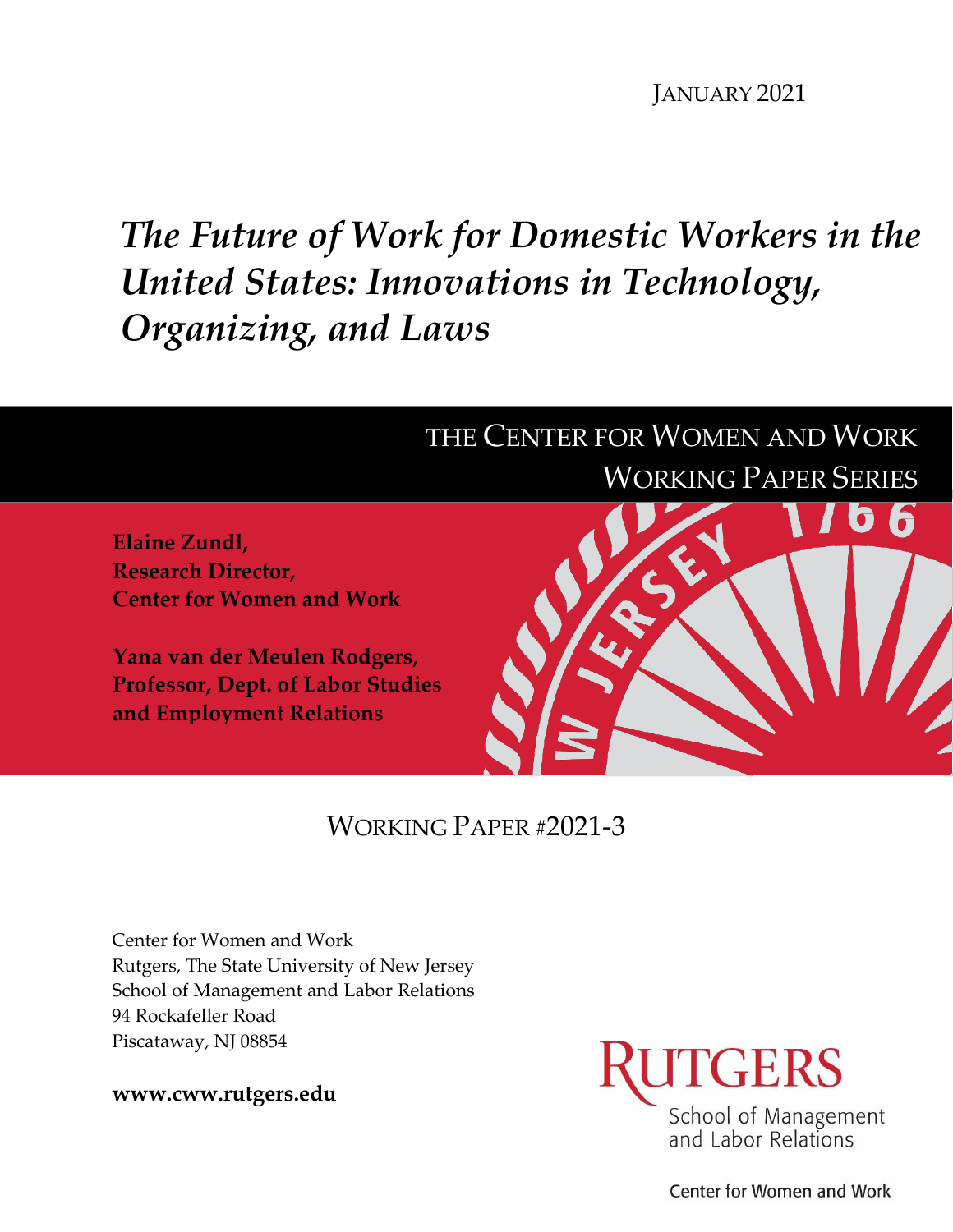## **The Future of Work for Domestic Workers in the United States:**

## **Innovations in Technology, Organizing, and Laws**

*Elaine Zundl, Rutgers University*

*Yana van der Meulen Rodgers, Rutgers University*

Pre-print January 2021

**Forthcoming in Tobias Schulze-Cleven and Todd Vachon (eds.),** *Revaluing Work(ers): Toward a Democratic and Sustainable Future,* **LERA Research Volume. Ithaca, NY: Cornell University Press, 2021.**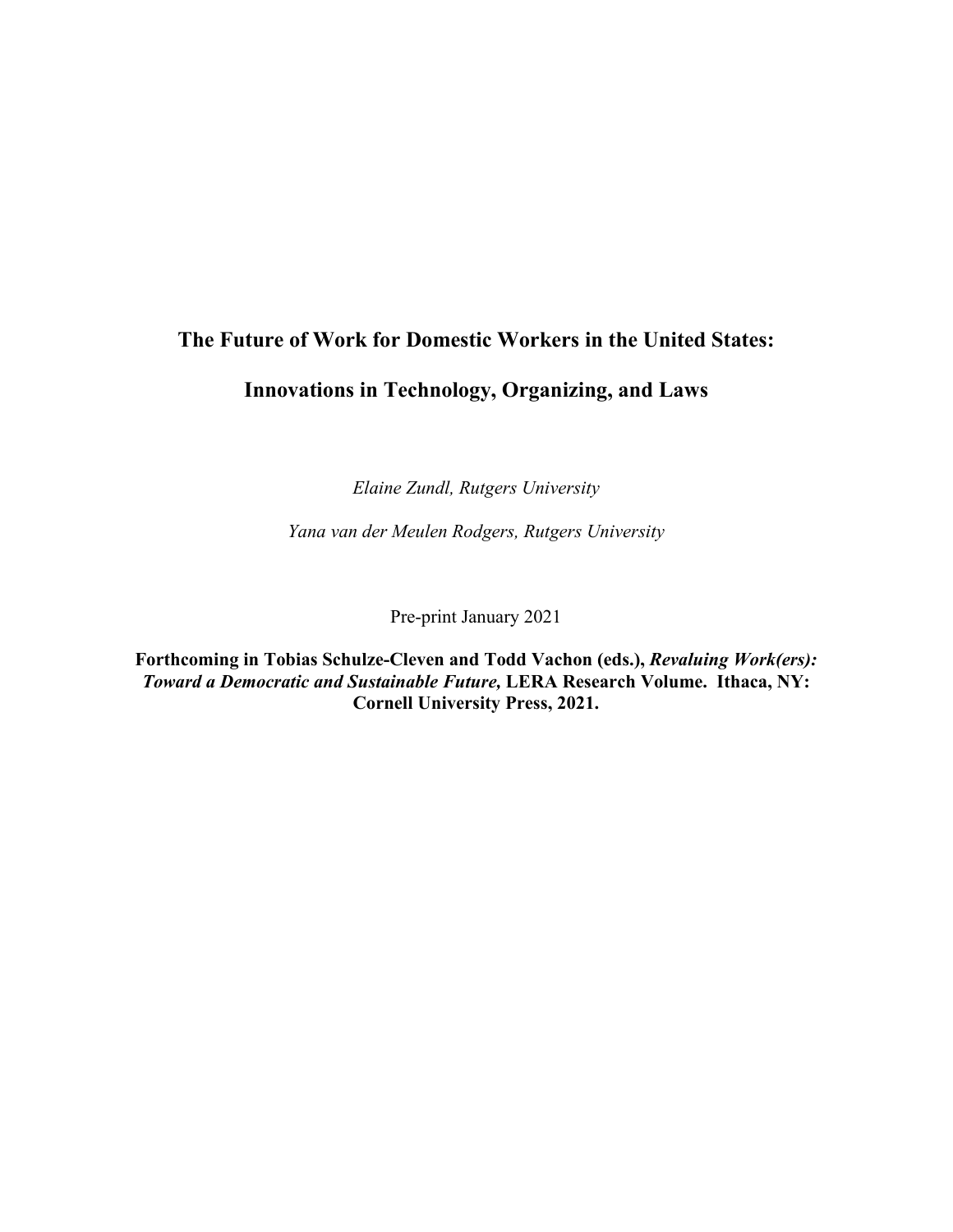#### **INTRODUCTION**

Paid care workers in private households across the U.S. face significant challenges due to the low value attached to care work and the difficulty of regulating work that occurs in private homes. Labor law violations, lack of social protections, and precarious terms of employment are endemic among domestic workers. Low wages and poor working conditions are problematic not only for domestic workers, but also the people they care for since the quality of care may be compromised. These concerns have gained increasing attention as the aging U.S. population outsources more of its caring labor to paid workers, especially women of color and women migrants from lower-income countries. The COVID-19 pandemic has further highlighted the plight of paid care workers. Many lost their jobs due to the necessary measures taken to slow the spread, while those who remined employed were deemed as essential healthcare workers but were generally not provided adequate personal protective equipment to keep safe.

Most domestic workers in the U.S. are women (92%), and about one third are immigrants a much higher ratio than other occupations. In the global chain of care, domestic workers are doing the care work that makes other women's paid employment possible. This substitution of paid for unpaid care work typically performed by women applies not only to childcare, but also to the care of elderly, sick, and disabled family members as well as performing household tasks such as housecleaning. Domestic workers earn some of the lowest wages among all occupations and chronically experience wage theft, including receiving wages below the minimum, having wages withheld arbitrarily and without recourse, or not being paid overtime. The lack of formal contracts and predictable work schedules are also common problems. The growing use of internet-based technology to hire care workers and housekeepers in the "gig economy" has contributed to the insecure nature of domestic work, and workers without access to the internet have been placed at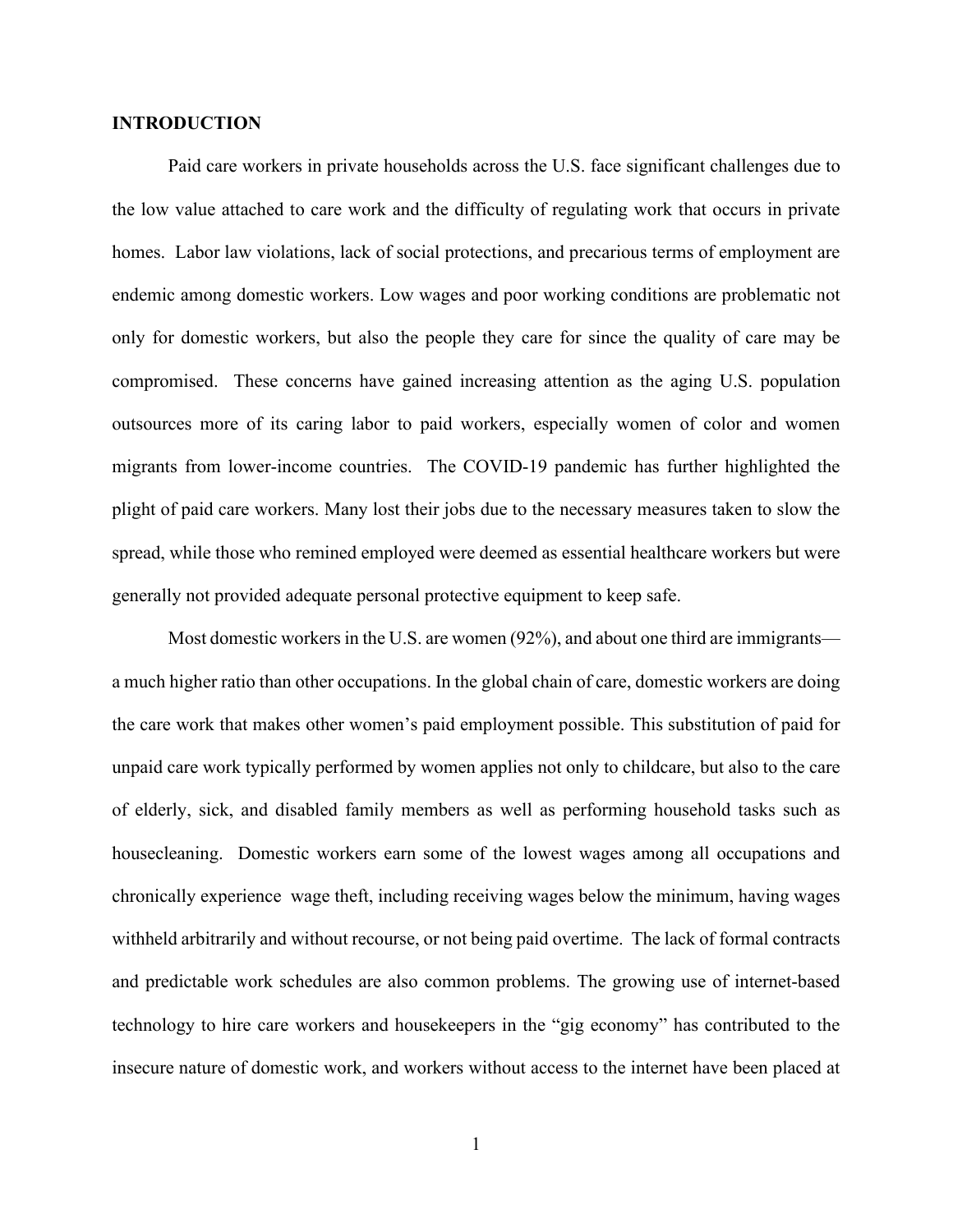a disadvantage in access to jobs. Sexual harassment, sexual abuse, and other forms of physical abuse also plague domestic workers, problems compounded by the fact that their work takes place in the private sphere. This issue has gained increasing attention in the wake of the global #MeToo movement, but the problem persists. In response to poor working conditions, ten states and two municipalities have passed some version of a Domestic Worker Bill of Rights (DWBOR) in which workers are guaranteed the minimum wage, overtime, rest periods, paid vacation time, disability benefits, and/or protection from sexual harassment and discrimination.

This study explores how domestic worker organizations such as unions, non-profit organizations, coops, and immigrant rights groups are innovating in the context of the future of work. These organizations and the workers they represent are using innovations not only in organizing DWBOR campaigns but also in creating new digital platforms with portable benefits, strengthening efforts to prevent wage theft, and reconceptualizing collective bargaining strategies to address the poor working conditions experienced by domestic workers. We use a qualitative approach focusing on interviews with New Jersey advocates and other stakeholders involved with domestic workers to provide a novel depiction of how they are engaged in different kinds of collective action in the pursuit of greater domestic worker rights. These interviews provide insight into these four types of innovations that are designed to improve the terms of employment for domestic workers and ensure that their remuneration matches the value of their work. This chapter will proceed in three sections. First, we explain the industry context of domestic work and the recent trends in this workforce. Then, we explain our interviews with domestic worker advocates. The main part of the paper provides an analysis of the four types of innovations that are aimed at improving conditions for domestic workers. We conclude with implications of the findings for post-pandemic approaches to domestic worker rights.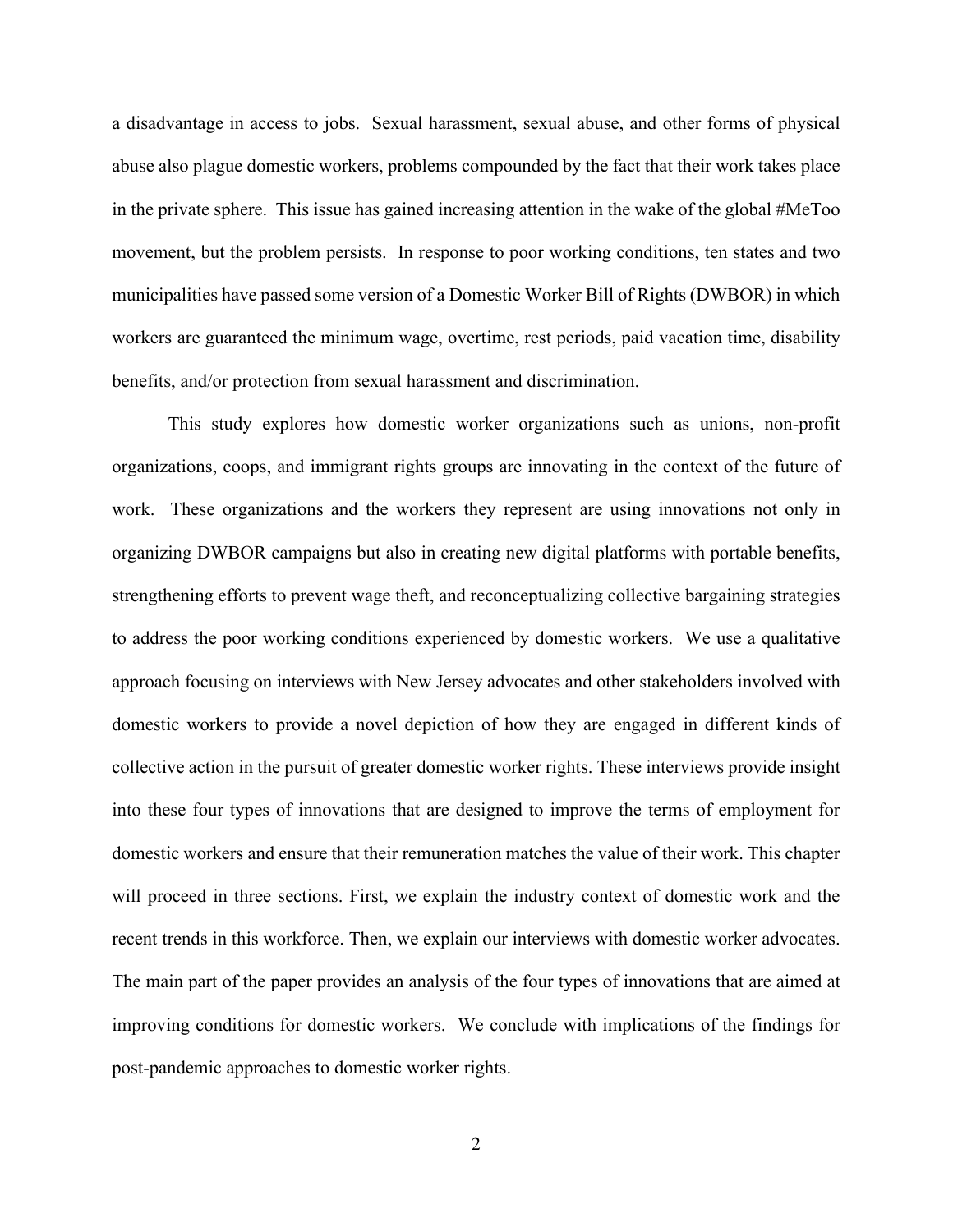#### **DOMESTIC WORK: INDUSTRY BACKGROUND**

Collective action in pursuit of better working conditions and higher pay for domestic workers has a long history in the United States. Often considered one of the earliest catalysts of this movement, in 1881 close to 3,000 predominantly African American women in Atlanta went on strike to protest their low pay as washerwomen. Atlanta's washerwomen's strike led to higher pay and more autonomy for the city's domestics, and it encouraged women in other low-pay caregiving occupations to use similar tactics to obtain better wages and working conditions. Over the years, despite preconceptions that housekeepers, nannies, and personal assistants were unable to organize, various groups formed and mobilized together to push for higher pay and better working conditions (Boris and Nadasen 2008). Frustration over the exemption of domestic workers from federal and state-level labor codes helped to fuel these efforts to engage in collective action, as did numerous high-profile stories of worker rights violations (Hondagneu-Sotelo 2007).

Historically, domestic workers in the U.S. have been excluded from major pieces of legislation to protect workers, including the 1935 Social Security Act (which gave workers the right to a pension and unemployment insurance), the 1935 National Labor Relations Act (which gave workers the right to organize into trade unions and bargain collectively), and the 1938 Fair Labor Standards Act, which granted workers the right to a minimum wage and overtime pay for hours beyond a 40-hour work week. It took more than thirty years of pressure from various stakeholders for Congress to amend the Fair Labor Standards Act in 1974 and grant most domestic workers the right to earn the minimum wage and overtime pay, including undocumented immigrants. However, certain categories of domestic workers continued to be exempted from the minimum wage and overtime regulations, including casual babysitters and workers who provided "companionship services" to the elderly and to disabled, sick, or injured individuals. Live-in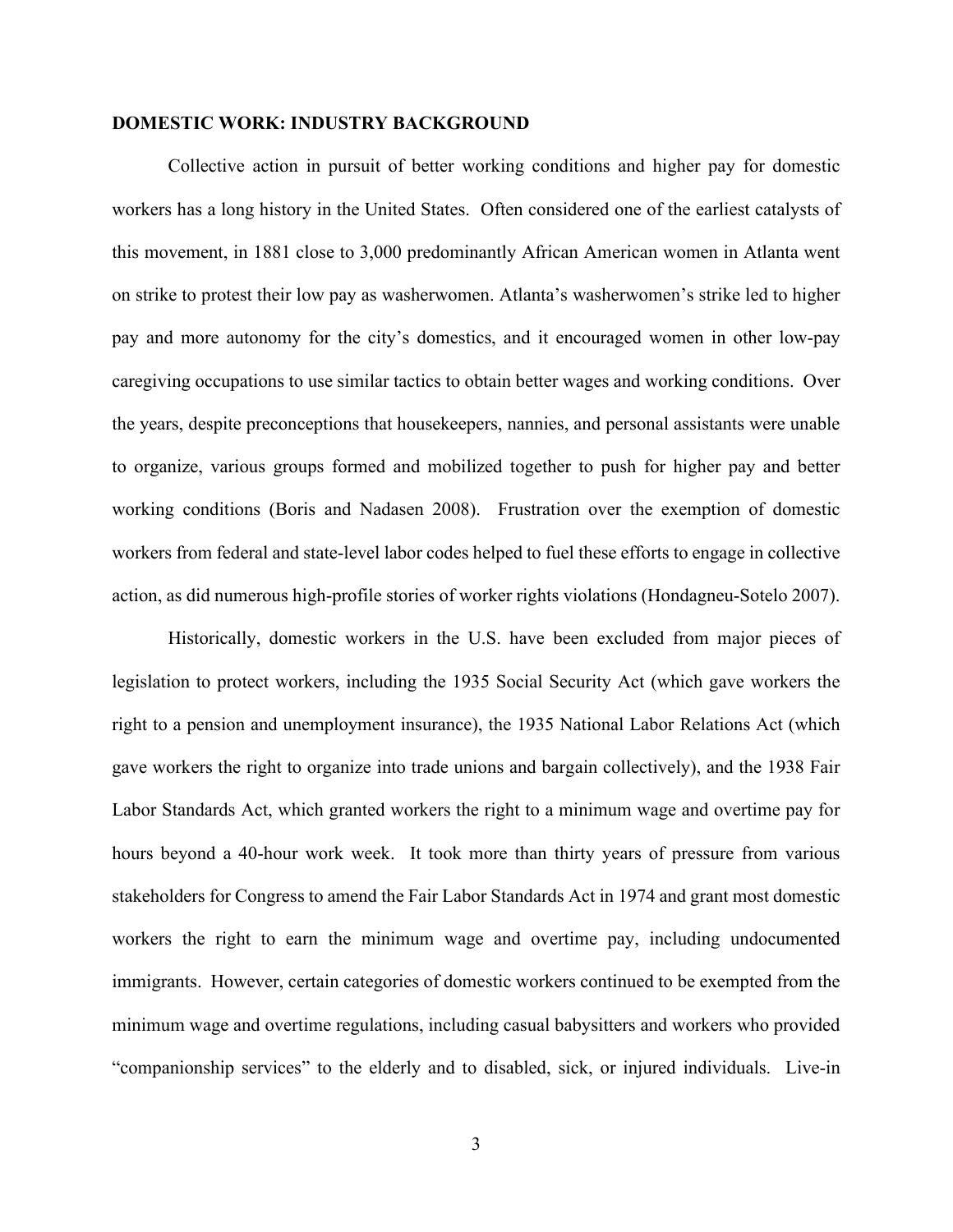domestic workers were also exempted from the right to overtime pay, although they were entitled to earn the federal minimum wage for all hours worked. The U.S. Department of Labor further amended the Fair Labor Standards Act in 2015 to expand coverage to more types of direct care givers, including home health aides, personal care assistants, nursing aides, and other professional caregivers (U.S. Department of Labor 2018). Moreover, in 2016, Congress proposed an amendment to prevent wage theft and to increase employer liability in lawsuits filed by workers to recover stolen wages (the "Wage Theft Prevention and Wage Recovery Act"), but the legislation did not move past the committee stage. Thus, while there has been progress in increasing protections, it has been slow and incomplete.

Demand for paid care in private homes has grown because of the increasingly tight time constraints of working-age parents who are employed full-time. Rather than the care of young children, it is particularly care for the sick and elderly that is being purchased externally. As shown in Figure 1, the absolute number of domestic workers in the U.S. has risen steadily, from 1.7 million in 2003 to almost 2.5 million by  $2019<sup>2</sup>$  Growth in the number of home health aides, especially those who are employed by an agency, accounts for all of this increase.<sup>3</sup> Both the share and the absolute number of nannies, housecleaners, and home-based daycare providers have fallen over time. By 2019, agency-based home health aides comprised 58% of all domestic workers, up from just 35% in 2003. In contrast, the proportion of domestic workers employed as home-based daycare providers dropped from about one quarter to 11% during the period, reflecting both the decline in the absolute number of home daycare providers and the large increase in the number of home health aides.

#### *Insert Figure 1 Here*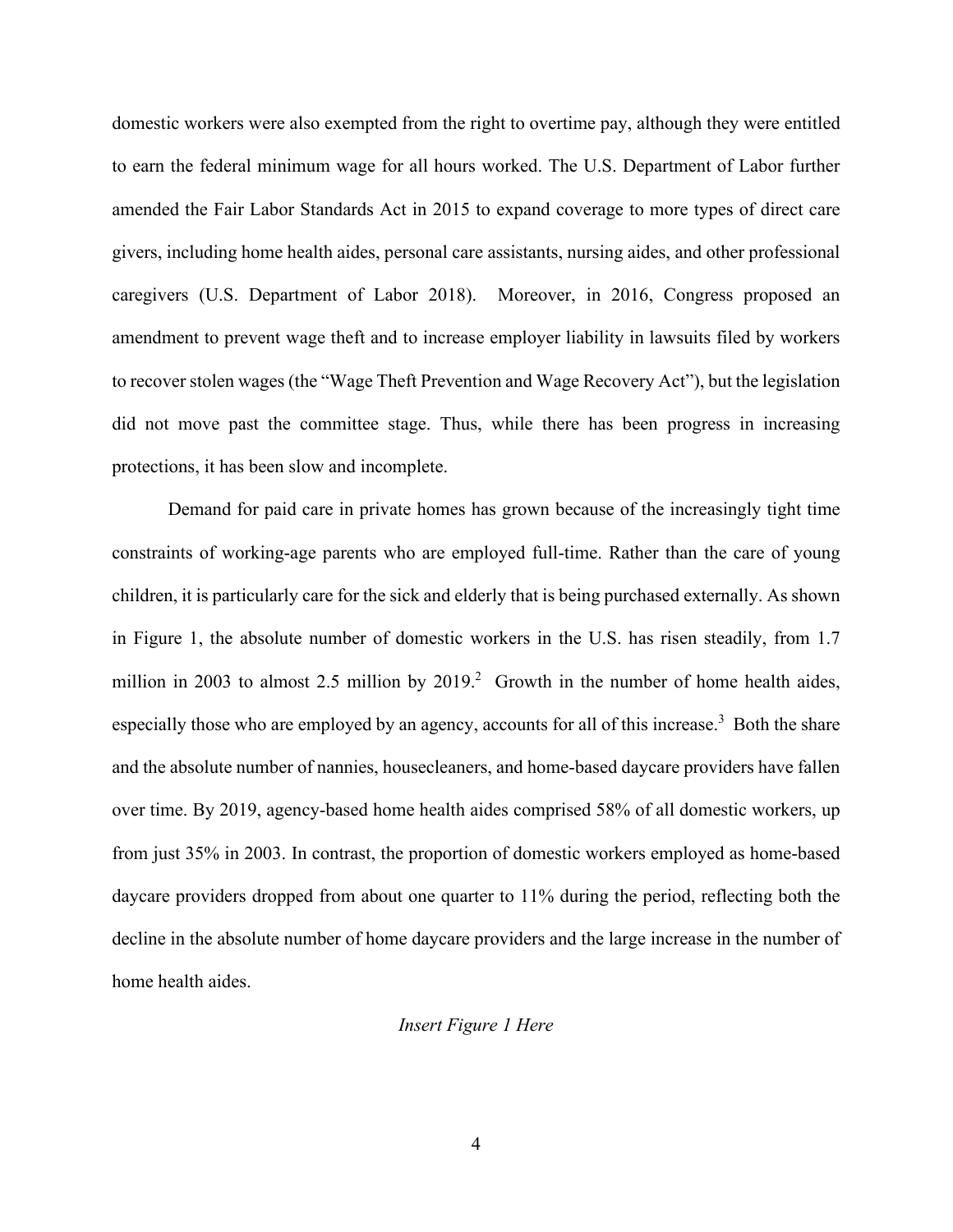Domestic workers are predominantly women. As shown in Table 1, 92% of all domestic workers were women in 2017-19, with an even higher percentage for housecleaners, nannies, and home daycare providers. About one third of domestic workers are immigrants, either naturalized or not naturalized. This share is higher than for non-domestic workers. Also of interest is the relatively high representation of non-naturalized immigrants among housecleaners (51%) relative to the other job categories (18% or less). Cleaning work is generally the least valued and most invisible, and employs a disproportionate number of non-naturalized immigrants.

#### *Insert Table 1 Here*

The invisible nature of domestic work is problematic because it reproduces a paradigm where disadvantaged and marginalized populations are forced to perform the labor of social reproduction. With a limited government infrastructure to support care work, families have turned to the market to obtain these services. Low-wage and time-intensive reproductive work is disproportionately performed by women of color and enabled by legal, political, and economic exclusions that have prevented people of color from organizing and competing for better paying jobs. The legacy of these exclusions helps to explain why migrant women of color make up a substantial proportion of workers in these jobs. Undocumented women are frequently tracked into domestic work because of constraints they face from immigration policies combined with the lack of public regulation of private homes (Rodríguez 2007). Lingering fear of deportation creates a situation of constant vigilance that makes forming political alliances very difficult.

While the domestic work industry provides essential services to families, the critical care work that domestic workers provide remains one of the most unregulated in the U.S. (Bernhardt, McGrath, and DeFilippis 2007). Wages and working conditions are often negotiated individually between household employers and domestic worker, making regulation and enforcement weak.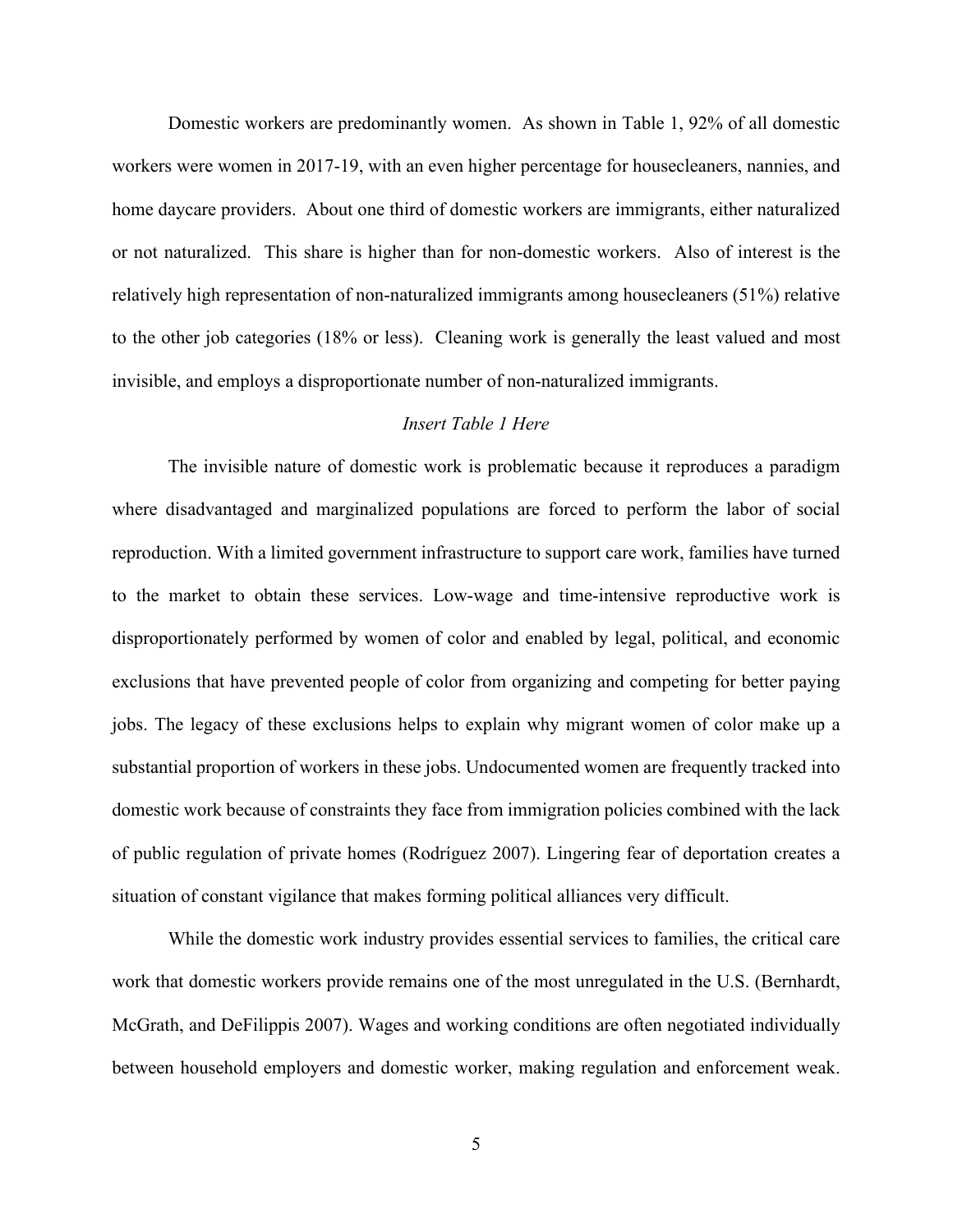Even when domestic workers are employed by an agency, wages are still low and enforcement of labor laws is still problematic. The burden of ensuring compliance with regulations and negotiating for fair working conditions falls largely on the shoulders of the workers themselves, the majority of whom are women. As a result, compensation and working conditions can vary greatly.

Domestic workers also face various classification issues, including misclassification. In the case of domestic workers employed by an agency, if they are dispatched to work with different client households, they are often classified as independent contractors. This misclassification deprives the workers of important workplace protections such as the minimum wage, overtime, workers' compensation, and health and safety regulations. Domestic workers who work for multiple families are often referred to as "live-out" workers, in direct contrast to "live-in" workers who reside full-time in the family's home and often provide overlapping responsibilities including childcare, cooking, and cleaning. <sup>1</sup> Most housecleaners work as live-outs and work for multiple households per week, thus piecing together jobs to create full-time employment. Housecleaners and other day laborers are often not protected under paid sick time or workers' compensation mandates, not because the law expressly excludes them, but due to the nature of their employment relationships. When domestic workers work for multiple employers, they are unable to accrue the required working-hour thresholds to qualify for such protections. Workers who are employed fulltime with a single employer are subject to greater protection.

What data there are on the working conditions faced by domestic workers in the U.S. paint a rather bleak picture of low pay, labor law violations, and poor conditions. A benchmark 2012 report, which sampled 2,086 domestic workers across 14 cities, found high rates of wage theft through various forms of underpayment and non-payment of wages and overtime pay that workers were legally owed (Burnham and Theodore 2012). As shown in Figure 2, about one quarter of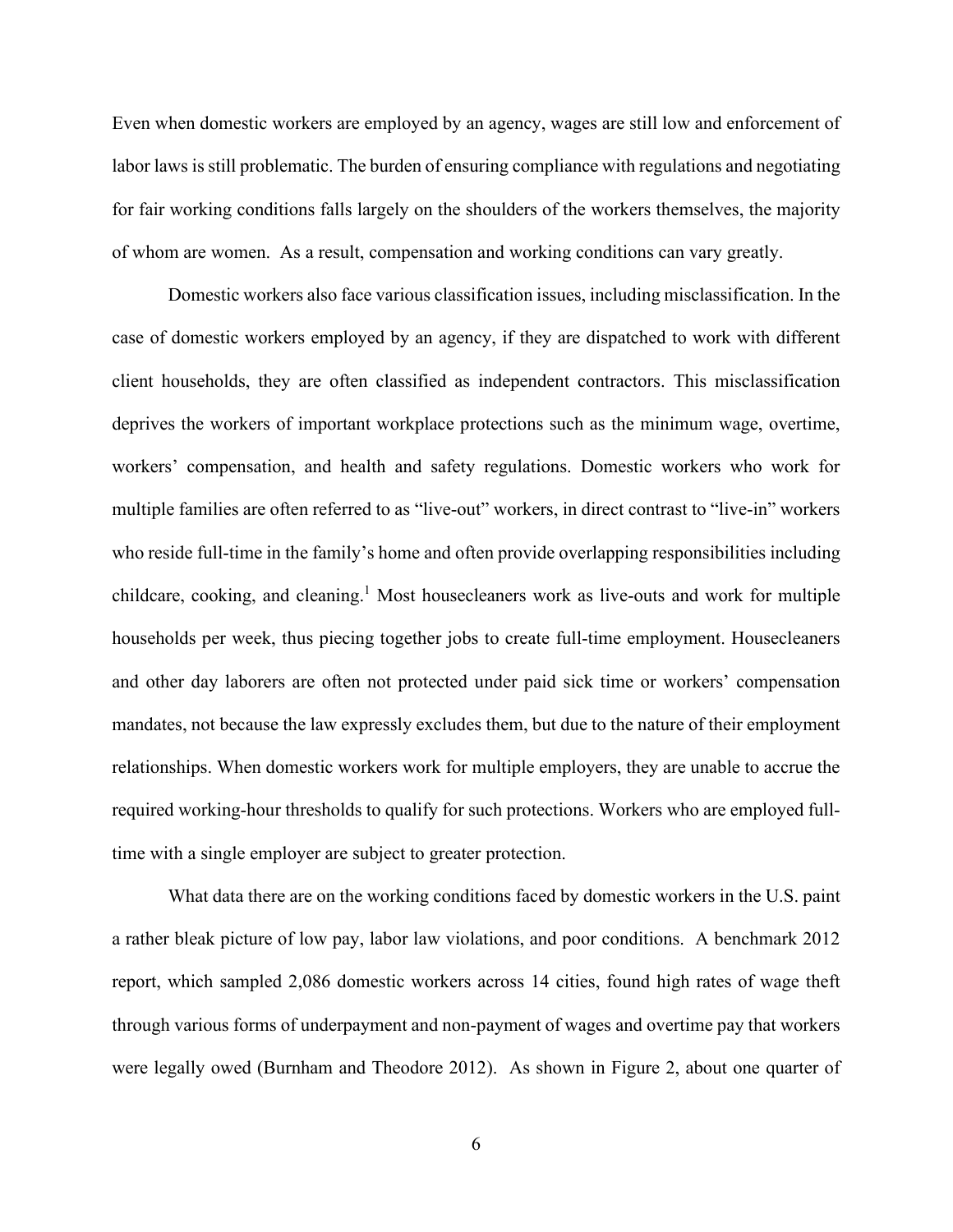respondents earned less than the minimum wage, although this rate was higher for live-in domestic workers who had the value of room and board deducted from their cash wages. Almost 90% of domestic workers were not guaranteed overtime. Domestic workers also reported pressure from employers to engage in extra work. Lack of respect and no recognition for the value of their work are also common issues reported by domestic workers. Deeply intertwined with these problems are common perceptions that care work should be provided out of altruism and generosity rather than a desire for financial compensation.

#### *Insert Figure 2 Here*

Inadequate coverage for domestic workers in the Fair Labor Standards Act and in state legislation as well as poor enforcement of labor standards that do cover domestic workers have contributed to a surge in collective action in pursuit of innovations to how domestic workers are paid and how their work is valued. The next section describes our methodology for exploring these innovations among domestic worker organizations.

#### **INTERVIEW PARTICIPANTS**

We conducted a set of semi-structured interviews with 10 leaders from 10 non-profit organizations that advocate for domestic workers, low-wage workers, and immigrants in New Jersey.4 Our interviews, conducted in the fall of 2018, focused on the experiences of the domestic workers they represent along with the actions they took to support their workers, including any possible engagement they had in organizing a DWBOR campaign. We first identified organizations for our sample by reaching out to those with a reputation for working with domestic workers and identified additional organizations through snowball sampling.

We also conducted a set of additional interviews with representatives from two organizations outside of New Jersey that have developed worker-centered digital platforms for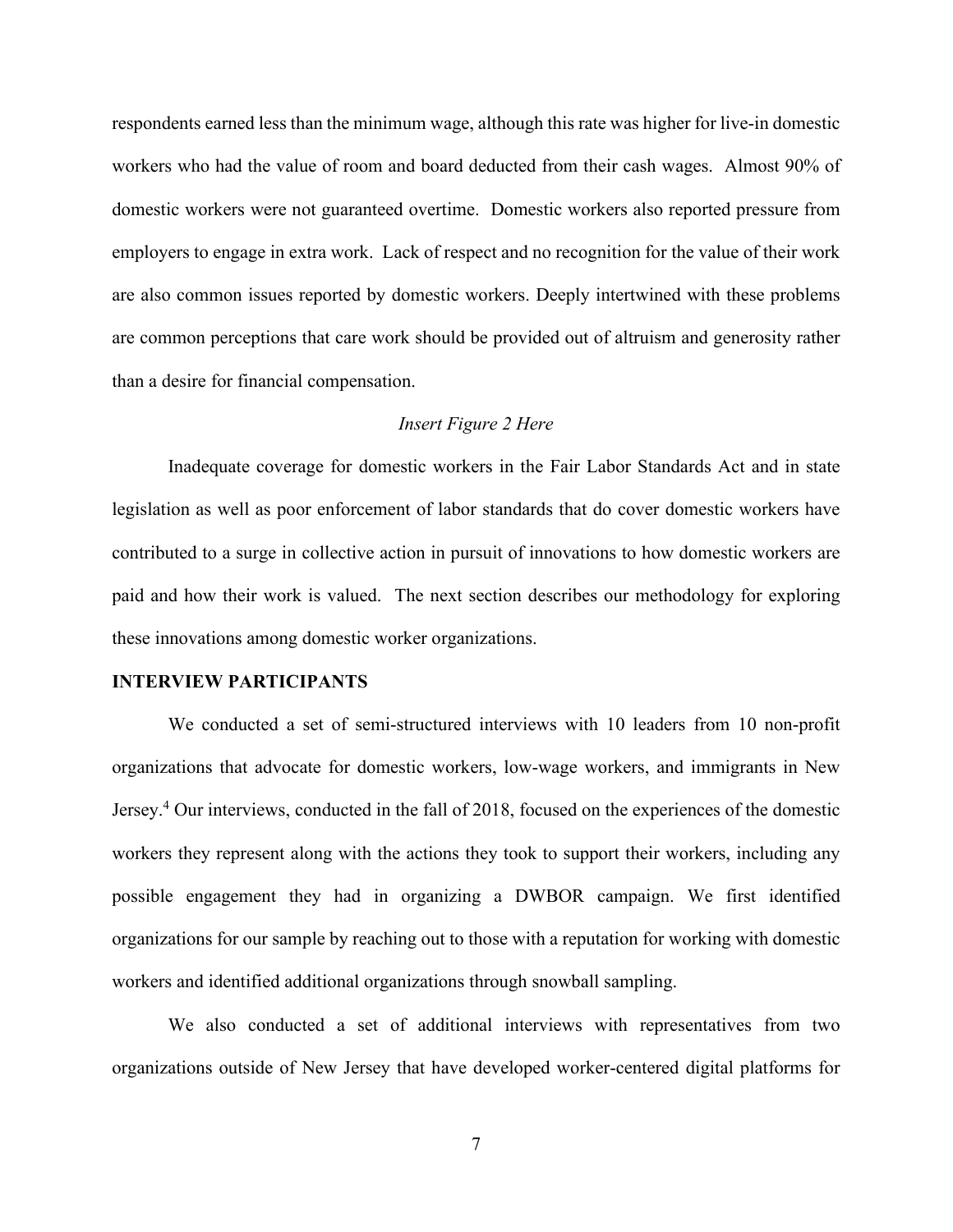organizing domestic workers. The first organization, Up  $\&$  Go, is a worker coop for housecleaning and maid services in New York City. It is a second-generation coop because it not only matches housecleaners with potential clients, but it also provides services that support the scaling up and development of new coops. Worker coops are considered a fairer way to organize low-wage workers such as domestic workers because they are self-governing, and they set standards. Such coops could leverage platforms to further benefit the workers who participate (Scholz and Schneider 2017). Funding and support for developing Up  $\&$  Go came from a local non-profit agency specializing in coops, a philanthropic organization, and the municipal government.

The second organization, Carina, is a partnership between the State of Washington and Service Employees International Union Local 775. Carina is a platform that connects home healthcare workers represented by the Service Employees International Union with potential clients who are utilizing Medicare or Medicaid to pay for services. Either the home care worker or the potential client can use the platform to place an advertisement and to set up a meeting. A state caseworker is involved in the matching process to ensure that both parties meet eligibility requirements. These interviews informed our study of innovations in digital platforms for domestic workers.

#### **DOMESTIC WORKER INNOVATIONS**

The interviews provide a better understanding of how workers' rights advocates have engaged in collective action to pursue innovations in how domestic workers are paid, protected, and valued. These innovations, which are further explored in the remainder of this study, include (1) DWBOR legislation in various states, (2) new digital platforms, (3) wage theft recovery, and (4) reinforcement of collective bargaining efforts. Key stakeholders in these efforts include community-based groups (also known as "worker centers") that aim to organize domestic workers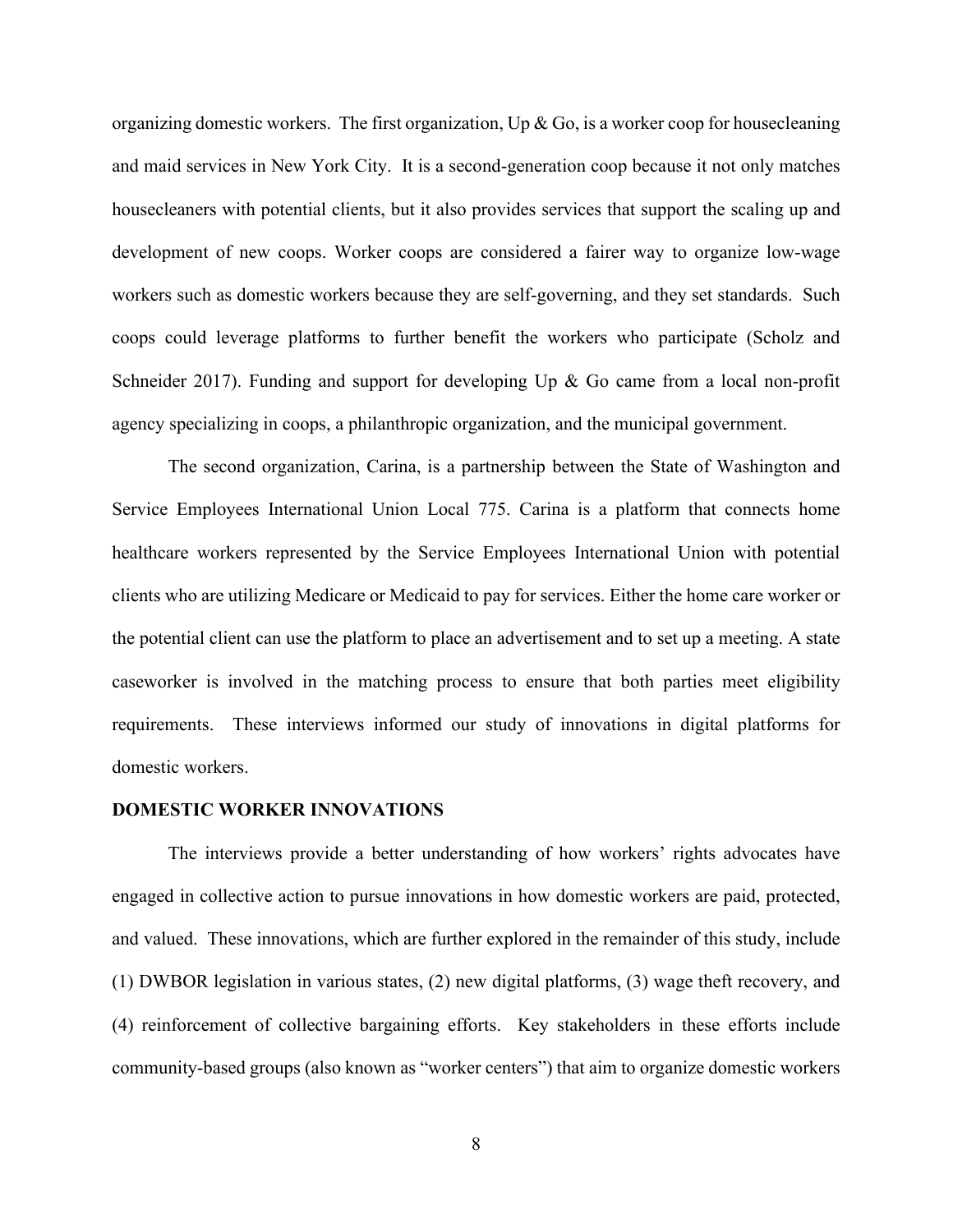and provide support along a number of dimensions, including education, training, occupational health, and legal assistance (Fine 2006; Milkman and Ott 2014). Several of these worker centers along with other advocacy groups and community organizations came together in 2007 to form the National Domestic Workers Alliance, which has proven instrumental in pushing for more inclusive labor laws and stronger enforcement at the state level to protect domestic workers.

#### **Domestic Worker Bill of Rights**

As of October 2020, DWBOR legislation exists in 10 states and 2 municipalities, with active campaigns under way in multiple states, including New Jersey. DWBOR legislation has included protection against discrimination and harassment, paid time off, meal and rest breaks, notice of termination, protection against retaliation, the right to written employment agreements, mandatory days off, support for workers to prepare their own meals, overtime, and family leave. The National Domestic Workers Alliance and affiliated organizations have used lessons learned from prior campaigns to improve upon existing bills and address the core challenges that workers face. These efforts are often referred to as "DWBOR 2.0" legislation.

In our interviews with New Jersey advocates, there was a sense that early DWBOR legislation was not inclusive of many of the issues that their workers were experiencing. Nonprofit leaders were generally familiar with a DWBOR because they collaborate with national organizations or advocates from other states that have worked on these campaigns. One of the organizers shared that they had luck passing legislation locally because the conditions in the area were particularly bad for domestic workers. This person's organization helped to pass a municipal resolution to support a bill of rights mandating that workers receive regular breaks while cleaning houses. When asked if this might lead to a statewide bill of rights, this interviewee stated that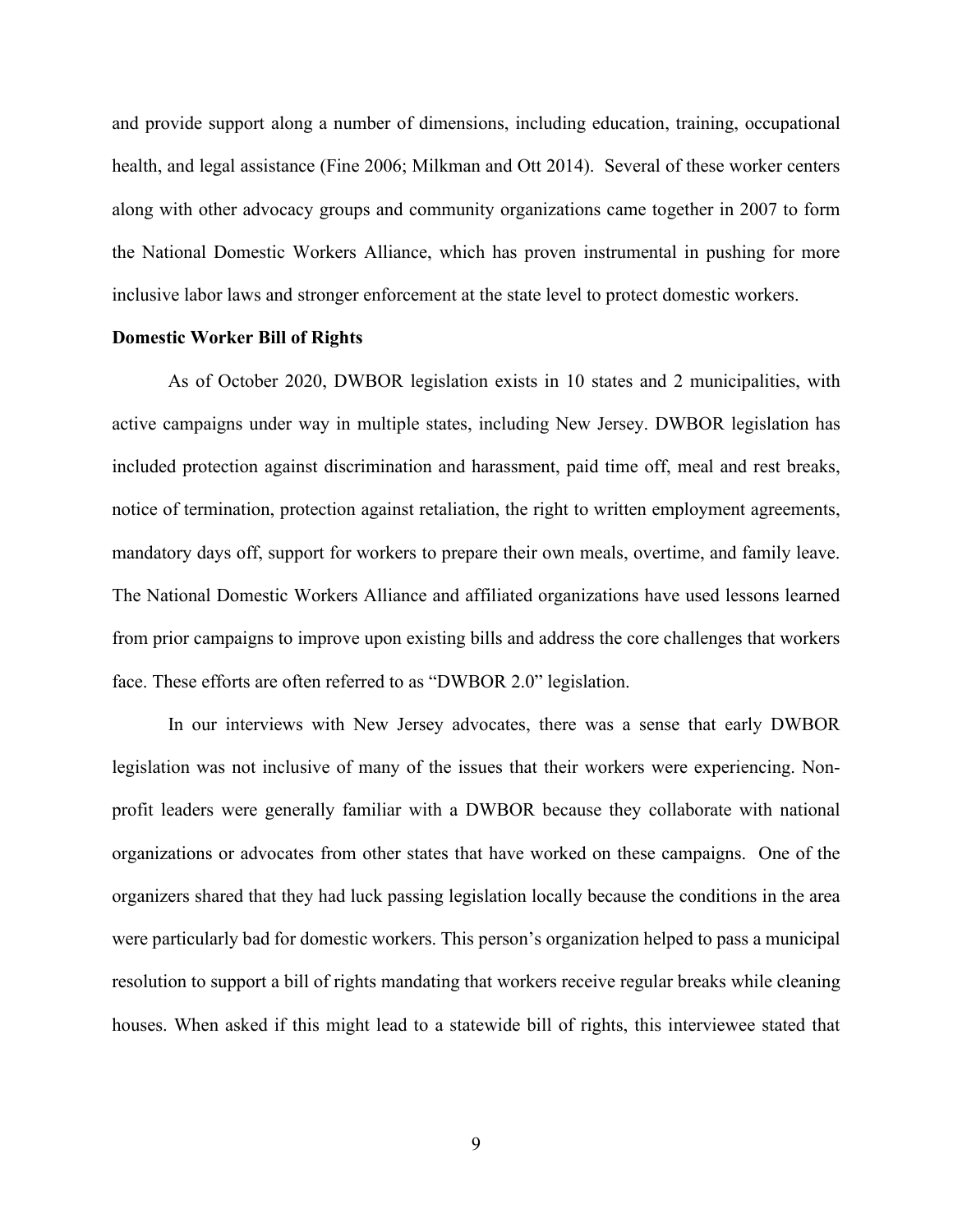workers were skeptical that a DWBOR would address their needs: "The bill of rights was geared to nannies and people working in one home. It wasn't really applicable to their reality."

When asked about New York's DWBOR, some of our key informants distinguished between the needs of domestic workers in New York versus those in New Jersey. In their eyes, New York (especially New York City) appears to have a larger proportion of live-in domestic workers employed directly by private households. This relatively higher concentration of live-in workers makes the DWBOR – with its focus on days off, breaks, and overtime pay – appear more relevant in New York than in New Jersey. This view was not universal however, as some of our key informants did have experience with live-in domestic workers. These findings suggest our informants were innovating based on the local context of their workers. One key informant stated, "I think part of the issue is that there isn't a union or an entity pushing a bill of rights or organizing, combined with the fact that in New York there is a greater density of people working in that industry."

The National Domestic Workers Alliance has shifted attention to addressing the limitations that the interviewees mentioned. More recent campaigns continue to fight for rights established in prior bills but also target the omission of private homes from OSHA regulations and the lack of collective bargaining rights to raise industry standards. Other important features of DWBOR 2.0 legislation include an increased focus on enforcing legislation against wage theft, especially by including models for co-enforcement between state and city agencies that facilitates a partnership with domestic worker centers and community organizations to do outreach and education to both workers and employers. These same centers and organizations would also be formalized into wage or worker standards boards that work as a tool to raise industry standards.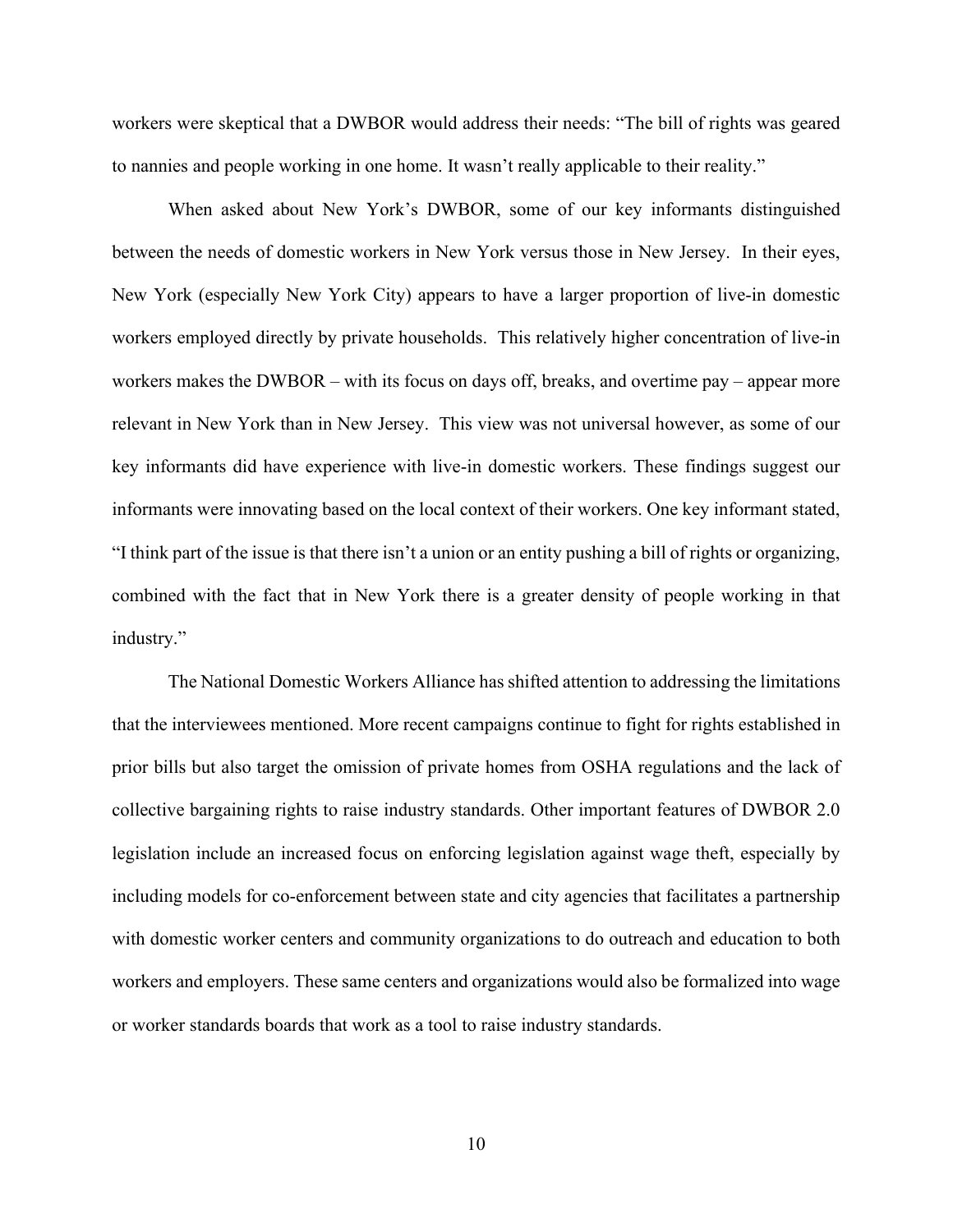Legislation passed by the city of Seattle in 2018 represents a major innovation on prior DWBOR laws. This bill established new labor standards and protections for domestic workers, including a Domestic Workers Standards Board, which is charged with creating and implementing higher standards for workers, including higher wages, written contracts, and a portable benefits system. In 2019, in large part due to pressure from the National Domestic Workers Alliance, Philadelphia passed a city-level Bill of Rights (Bill No. 190607), which included a portable benefits system for paid time off made available through an app. The legislation is innovative because it provides a standalone legal right to paid time off that will accrue and aggregate the hours worked by domestic workers from multiple employers, thereby ensuring that a greater number of domestic workers benefit from paid time off. This app, called *Alia,* allows employers and workers to opt into a benefit program. The program allows workers to accept contributions from multiple employers (or clients) and the benefits are attached to the worker.

#### **New Digital Platforms**

The new portable benefits systems in the Seattle and Philadelphia reforms are excellent examples of innovations in digital platforms used to connect workers with employers. Stakeholders who are pursuing innovations in how domestic workers are paid and valued are developing worker-centered digital platforms that facilitate access to benefits as well as new ways of organizing. The worker-centered platforms improve upon earlier platforms such as Care.com that focus mostly on worker flexibility and responsiveness. Critics have objected to the way in which digital platforms have framed platform work as part of the sharing economy or as a vehicle for entrepreneurship. They argue that these narratives are partially responsible for the ability of digital-platform companies to exploit workers in the gig economy and capitalize on the lack of regulation in some industries like domestic work (Calo and Rosenblat 2017; Rosenblat *et al.* 2017;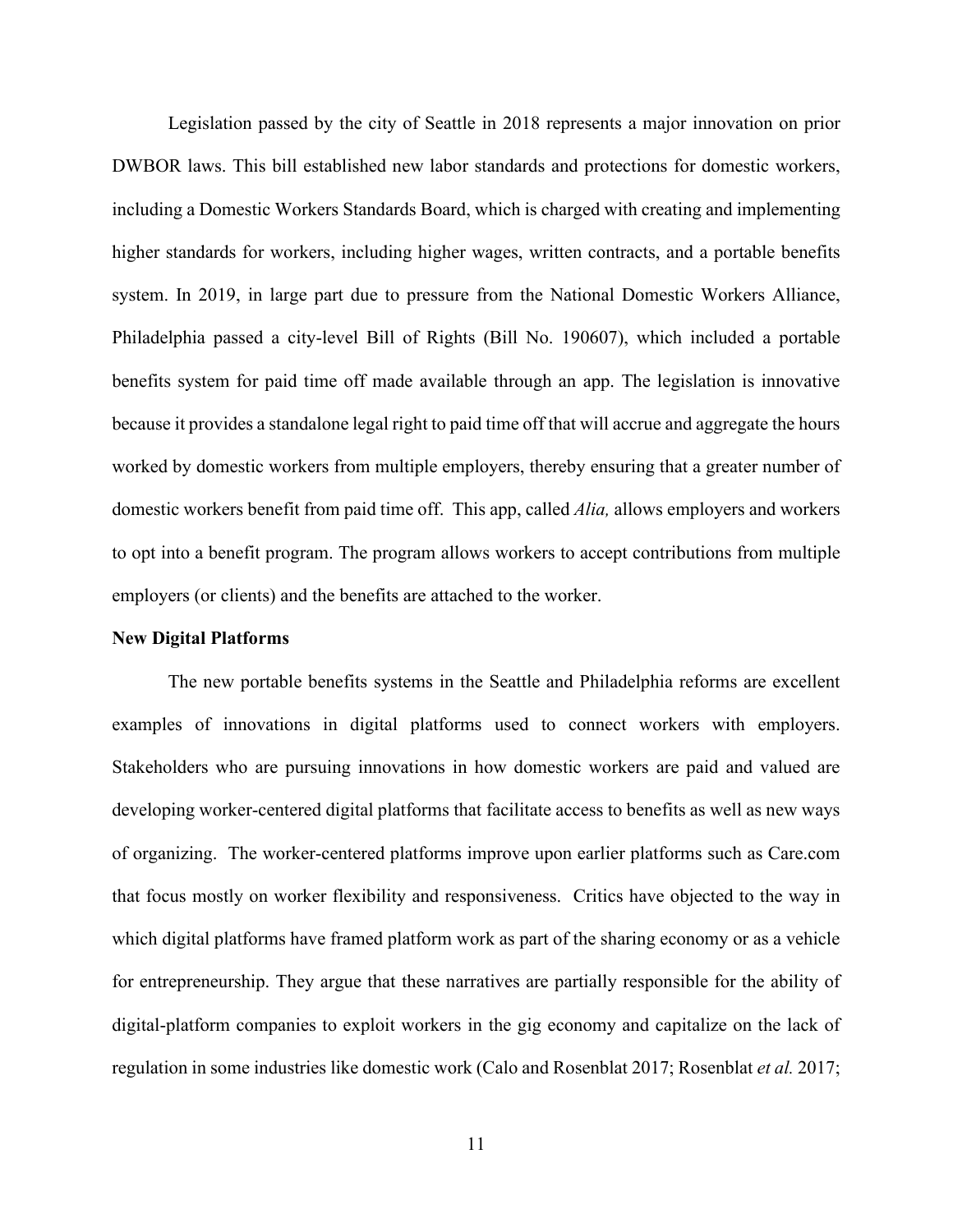Sundararajan 2016). Although platforms like Care.com require the user to submit data on pay and documentation, workers complain that employers fail to comply with the rules. For example, pay rates in advertisements on a particular platform were not observed on the platform's private messaging feature, and actual weekly wages often fell below the minimum wage (Ticona and Mateescu 2018). For some, platforms such as Care.com are used more as an initial means of connecting the employer with the worker, and subsequent conversations are taken offline, thus limiting the accountability of household employers to adhere to the advertised pay rates.

Relatively more men than women are employed by platform-based companies as an additional source of income to supplement their day jobs; women tend to do platform work as their sole source of income (Forde *et al.* 2017). Bias against protected characteristics such as gender, race, and disability can negatively impact employment and earnings. This phenomenon is also known as "algorithmic discrimination" because of the ways in which automated technologies reinforce inequality (Rosenblat *et al.* 2017). Others argue that gender identity and sexual orientation are manipulated by different platforms in order to appeal to clients' gender-specific demands for workers (Schoenbaum 2016). Workers operating on digital platforms invest unpaid labor in advertising their services or cultivating a social media identity. This additional online work can be difficult for older workers who are less familiar with how to promote themselves online, and it can also disadvantage women who are more likely to be targets of online harassment. Moreover, gender pay gaps persist regardless of feedback scores, experience, occupational category, working hours and educational attainment, which suggests that gender inequality is embedded in the operation of platforms (Barzilay and Ben-David 2016).

We utilized our interviews to explore the extent to which domestic workers and organizations that represent them have made innovations to better utilize digital platforms for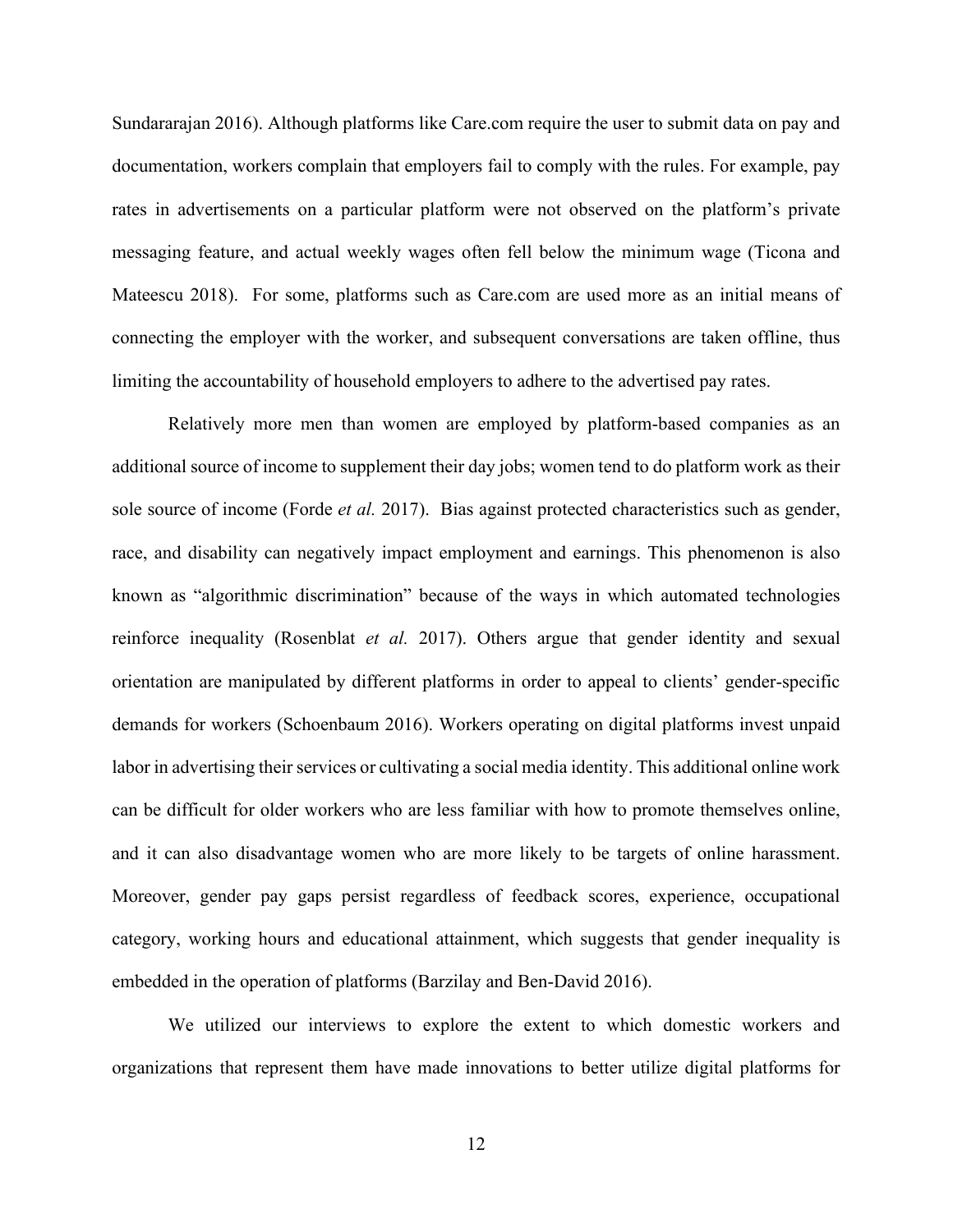finding employment and improving working conditions. In the two organizations we studied (Up & Go and Carina), workers were vocal partners in how these platforms were developed. In response to coop workers' concerns about privacy, Up & Go decided against allowing potential clients to view workers' profiles while Carina opted for abbreviated profiles focused only on carerelated skills and experience. While workers at Carina are responsible for updating their profiles, they do not have the ability to customize their profile, thus reducing the potential for competition and bias.

These worker-centered platforms establish trust in a different way than large private platforms. Large, traditional platforms rely on recruiting an oversupply of workers to the site, forcing workers to compete against each other for clients. This system leads not only to an influx of workers and downward pressure on wages but also to little quality control or consistency in work standards. To address this quality issue, large platforms use rating systems and algorithms to filter out workers who do not measure up. In contrast, Up  $\&$  Go establishes trust through early human interaction when contacting clients by allowing users to take the conversation offline. Carina only matches clients with unionized workers who are vetted and trained through the state system. Funding for this training is provided by the state because it has a vested interest in saving money by reducing employee turnover. A state caseworker checks that the match is appropriate.

Leaders from the domestic worker organizations we interviewed agreed that traditional platforms complicate potential legal recourse when workers encounter offline issues like wage theft and harassment. One interviewee said that domestic workers are frequently "blacklisted" from platforms if they make complaints about unpaid wages or poor working conditions. Domestic workers are often burdened with the responsibility of trying to get reinstated on the sites so that they can continue to access new opportunities. Our respondent said that domestic workers do not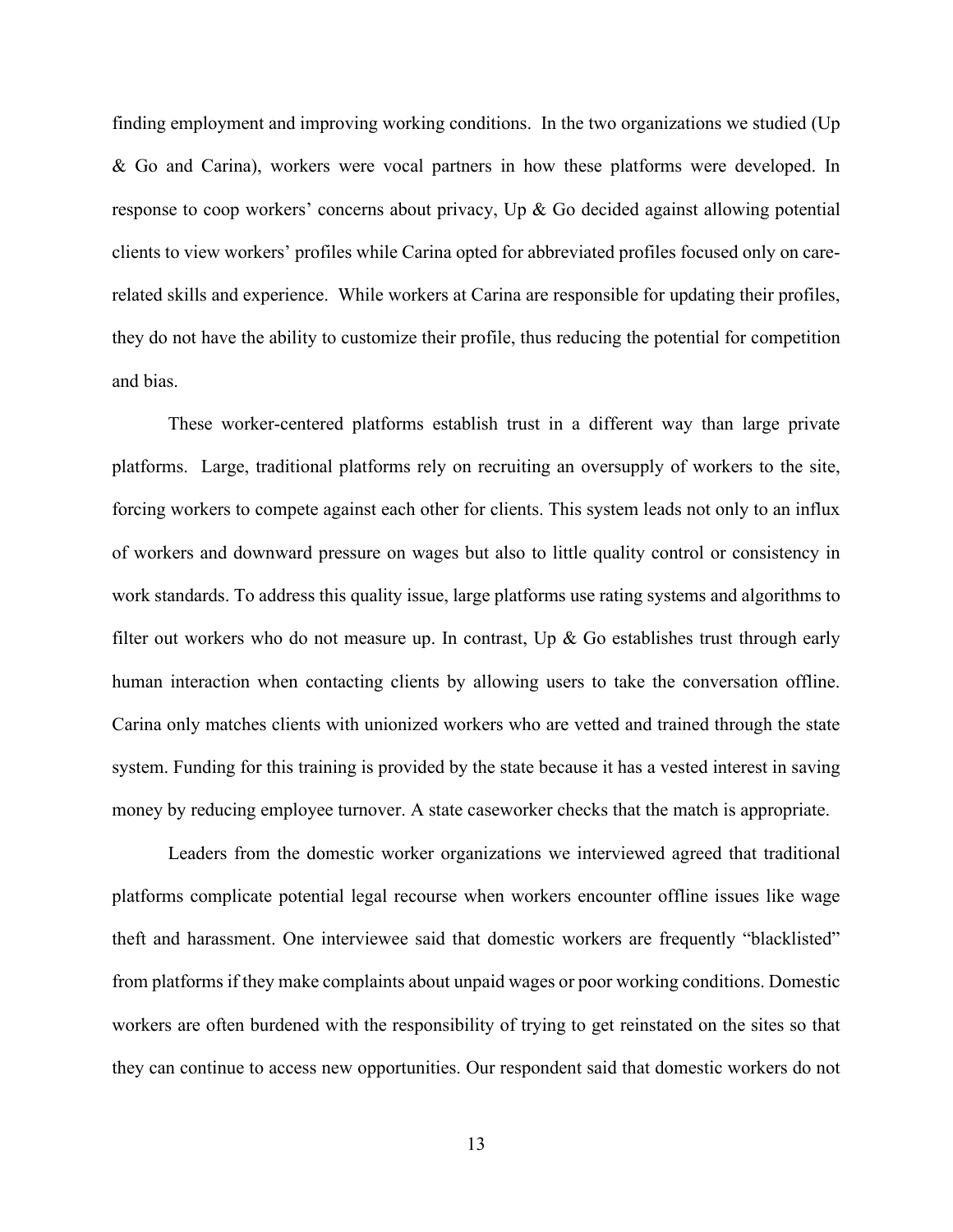have the time or ability to protest their conditions: "Many of our clients find their work through internet platforms and we have unscrupulous employers, and bad practices are widespread…it increases the complexity of their legal case which might be a barrier." Our interviewees also said that domestic workers cannot turn to platforms to help them with issues of fraud or unpaid hours. They suggested that platforms collect a great deal of data on workers but fail to assist workers when clients do not hold up their part of the bargain. For example, platforms can obscure the identity of "bad actors" who may then simply create a new profile and continue to offer substandard terms of employment. This ability to create new profiles increases the complexity of filing a claim with the state or appearing in court.

Traditional platforms that target domestic workers often recast cleaning and maintenance work as side work for supplemental income. They also target younger workers and college students promoting intermittent cleaning work as entrepreneurial. These younger workers are less likely to see themselves as a "domestic worker" than the immigrant female workers who have traditionally taken on this kind of work. In fact, one respondent from Up  $\&$  Go suggested that the big platforms are not interested in the more traditional kinds of domestic workers who form the core membership of coops.

"We've asked coop members if they've heard of some of the platforms and they hadn't even heard of them. They might not have had the capacity to download or navigate the app. I think the biggest barrier is a language barrier… and the app is entirely in English."

Both Up & Go's and Carina's workers are less comfortable with technology and email than the target audience of other platforms. Large platforms place the burden on workers to learn how to utilize the technology effectively. In contrast, worker-centered platforms focus on understanding and mitigating these barriers to accessing their platforms. To make sure that the platforms are appropriate for their target populations, both Up  $\&$  Go and Carina perform continuous user testing. They refine the design of their platforms not only to benefit their workers economically, but also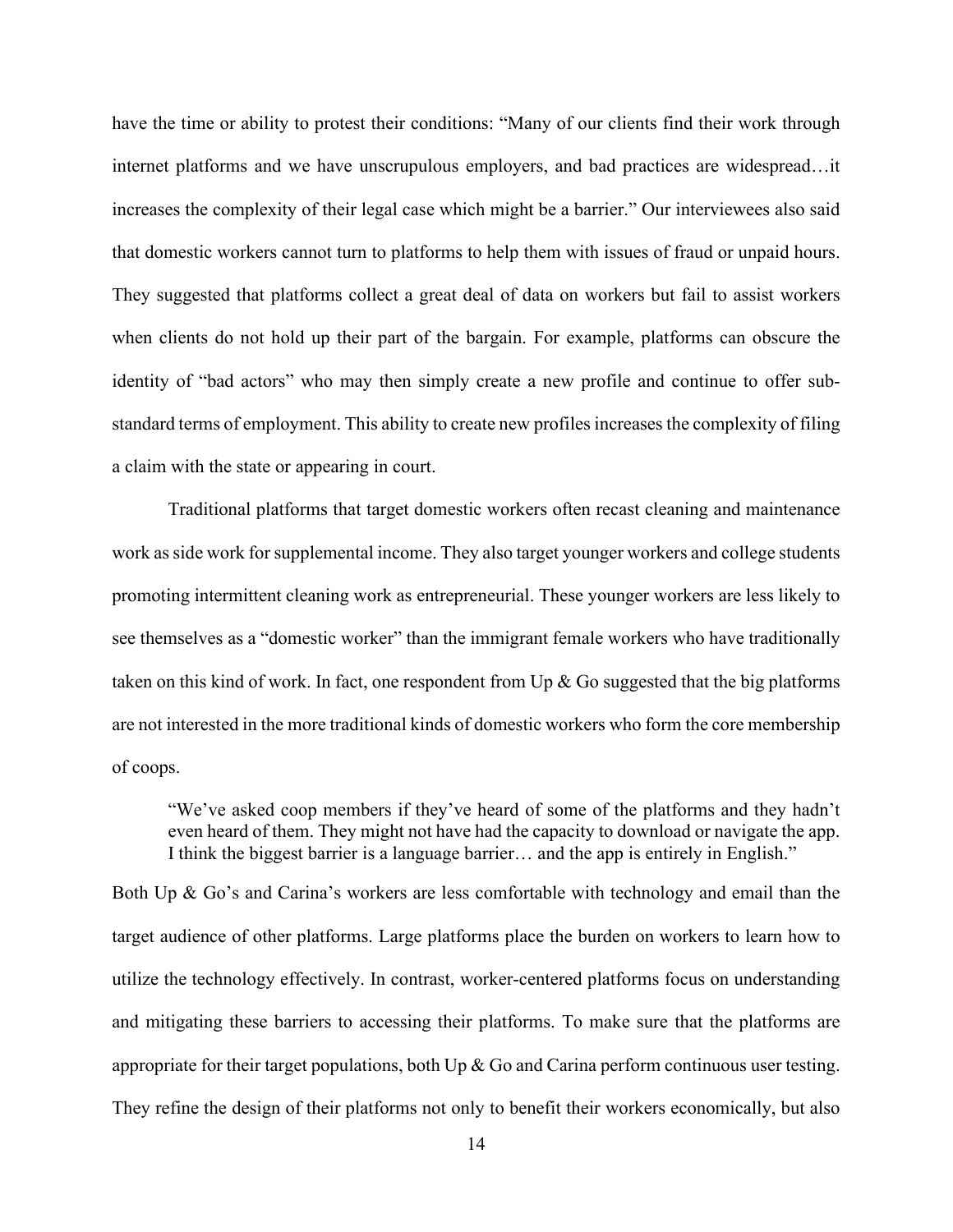to ensure that workers can utilize them. Carina has invested substantial resources to ensure that their platform is not overly cumbersome while at the same time protecting the sensitive medical information of their clients.

The representatives we interviewed emphasized that successful partnerships between government agencies and community organizations were essential for making their platforms successful. They relied on state and local institutions for support for various needs, including data sharing, platform development, feasibility studies, and user-testing. A representative from Carina emphasized the importance of these relationships because they ensured the platform was integrated into existing state and local structures:

"The union and the state are both aligned in their interest in keeping workers working in their jobs, which helps clients get care, not get institutionalized, and aligns with their preferences. This is a cost savings for the state and for the union. It helps stabilize their membership."

In the case of Up & Go, New York City's interest in the platform was to grow the number of coops, while in the case of Carina, the state of Washington was looking to save money on turnover and training of home health workers. The state of Washington also benefited from the platform's data, which can be used to address gaps in access to providers. In this way, government partners perceived their role as long-term investors, and they were active stakeholders in advancing the economic standing of domestic workers in the local economy.

#### **Wage Theft Recovery and Enforcement**

Our interviews made clear that worker organizations believed that wage theft was a central issue and prioritized this work over pursuing a DWBOR, largely because they want to promote legislation that most effectively targets the needs of the greatest number of their constituents. Wage theft legislation impacts not only domestic workers but also landscapers, day laborers, and other immigrant workers. For example, one of our key informants stated: "There are a lot of informal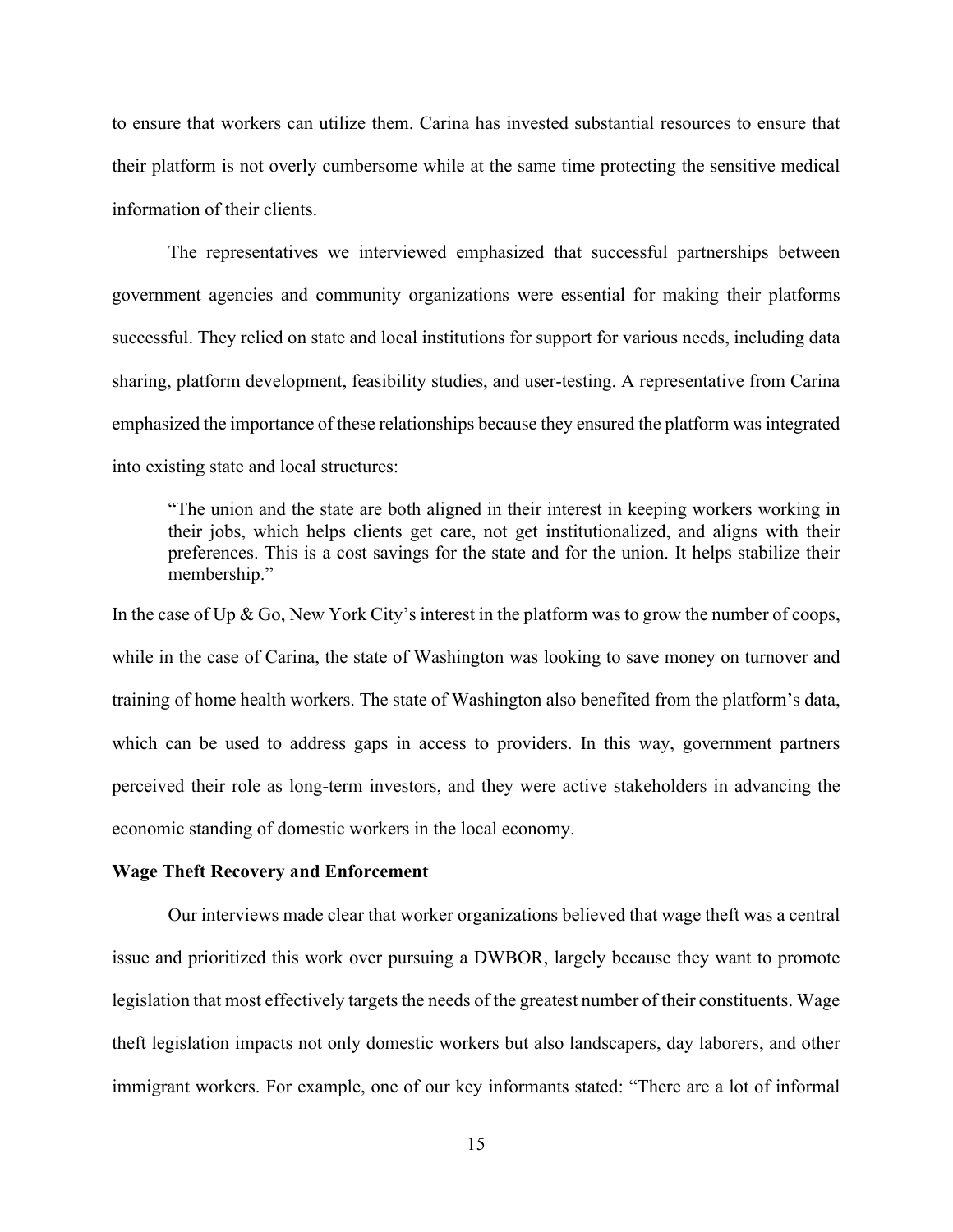arrangements out there, and all those workers are only getting eight hours of the minimum wage when they should be getting overtime." This emphasis on wage theft is consistent with results from a survey of low-wage workers that one of the non-profits conducted in 2018. Of the 90 workers who responded, 70% reported that they were not paid enough (Solis 2018).

Precariously employed immigrant workers experience even greater risk for wage theft violations, and undocumented immigrant women are the most likely to experience minimum wage violations. Undocumented workers who typically have limited access to emergency assistance and government subsidy programs because of their immigration status – and who may avoid leveraging law enforcement and other government agencies for fear of arrest or deportation – are often left with limited recourse to mitigate the impact of wage theft on their households. Wage theft can lead to a number of negative outcomes for individuals and households, including financial hardship, depression, food insecurity, and lack of adequate healthcare.

Another useful source for information on wage theft among domestic workers is Bernhardt, Spiller, and Polson (2013), a study based on a survey of 4,387 low-wage workers across 16 job categories conducted in 2008 in three U.S. cities (Chicago, Los Angeles, and New York). This sample represents a population of about 1.6 million low-wage workers, and home-based childcare, healthcare, and personal service providers constituted about 15% of the sample. Overall, twothirds of eligible low-wage workers experienced some sort of a pay violation in the week prior to the survey. Workers also reported a number of other violations related to breaks for rest and meals, illegal retaliation from employers for complaining or organizing, and obstacles to receiving workers' compensation for workplace injuries. Certain workers are statistically significantly more likely to experience a violation of their right to get paid the minimum wage: women, Hispanics, undocumented immigrants, and high school dropouts. Of all the occupations examined, childcare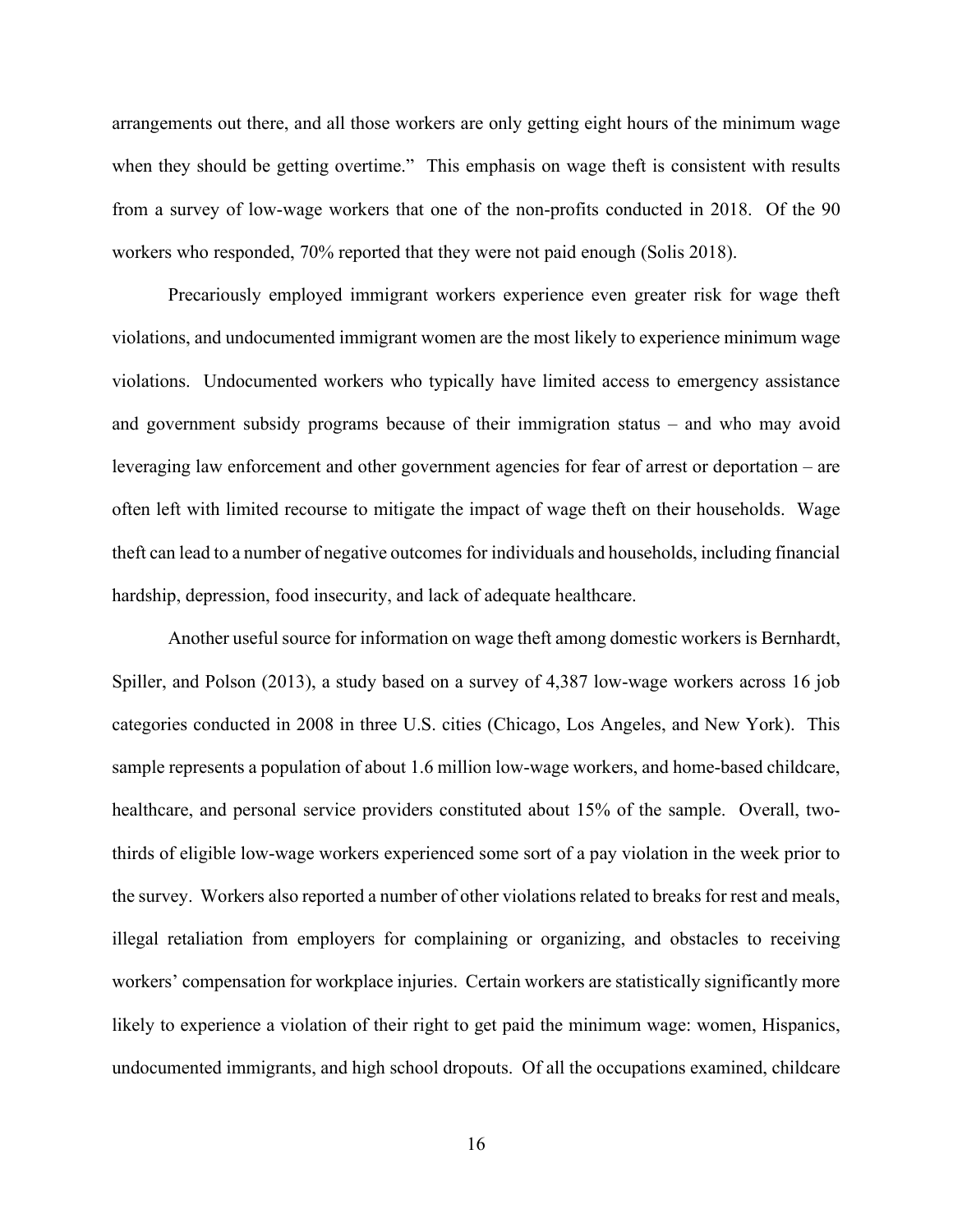and healthcare providers in private households had the highest odds of experiencing minimum wage violations.

Wage theft contributes to the overall low pay of domestic workers compared to other paid employees. Tabulations based on microdata for the U.S. indicate that nominal wages for domestic workers are roughly three to four dollars per hour lower than non-domestic workers (Figure 3).<sup>5</sup> In addition, hourly wages for domestic workers still show more instability compared to nondomestic workers, whose nominal wages have risen fairly steadily since 2003-05. In terms of real wages, on average most hourly wage workers have seen no increase in take-home pay since 2003- 05.

#### *Insert Figure 3 Here*

Hence there is a clear need for innovation to address these kinds of pay inequities. Efforts are underway to enforce wage and hour standards by including worker organizations in labor standards boards associated with DWBOR 2.0 legislation. Another innovation is the addition of funding to support education and outreach, thereby advancing what is known as strategic enforcement (Fine 2015). Normative models of enforcement are predicated on traditional firm-toemployee relationships where workers have sufficient power and voice to protest violations (Weil 2014). Worker organizations play an important role in helping to educate workers and employers about workplace regulation. They can also provide critical information to regulatory agencies about where violations are prevalent and mechanisms that create poor conditions for workers. The non-profit leaders we interviewed agreed that domestic workers employed by agencies or informal brokers sometimes experienced violations that differed from those employed directly by the household. However, they believed these two types of domestic workers were equally vulnerable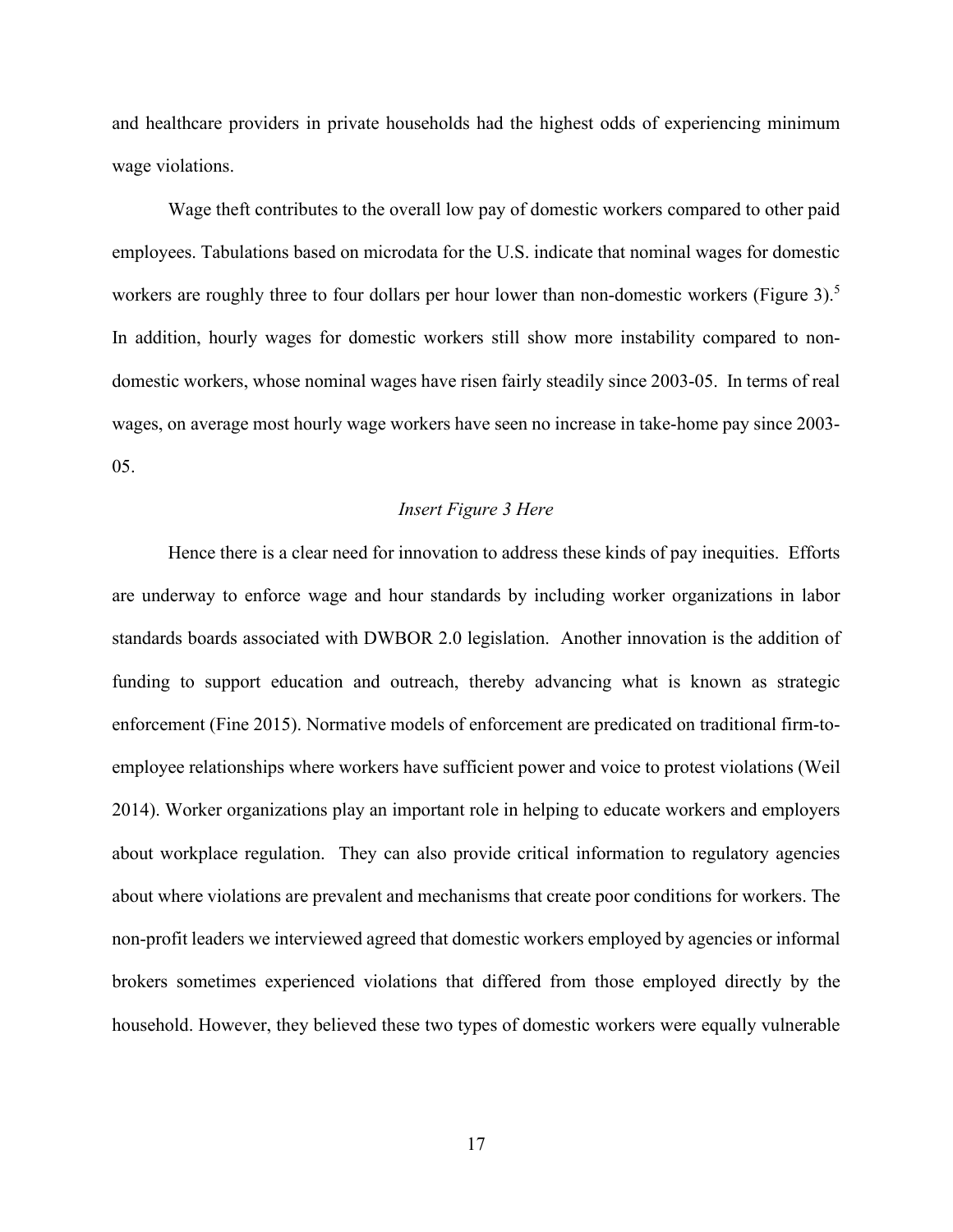to abuse because of their immigration status, the intimate nature of the work, and the obstacles to taking legal action.

Some of the organizations that provide legal services believe wage theft is a focal point among domestic worker advocates because it can be addressed by legal means. Workers may be more interested in gaining respect or dignity despite the low-wage work they do, but in most cases they can only receive legal recognition through the enforcement of wage and hour laws. One informant stated: "Wage theft is the thing that people have a remedy for… people can get some kind of relief through filing a claim."

#### **Collective Bargaining**

Collective bargaining is a long-standing issue for domestic workers who are employed in a context where traditional collective bargaining is not practicable. Although some domestic workers have successfully managed to unionize, most have not due to resource and networking constraints. For example, home health aides in Washington and in-home childcare workers in California have successfully unionized by capitalizing on their funding from state agencies. In our case study, sectoral bargaining supports the work of the Carina Care platform because it serves workers and families receiving Medicaid and Medicare funding. For workers paid by private household employers, the path to collective bargaining is unclear.

In 2010, as part of New York's DWBOR, a feasibility study was ordered to determine how domestic workers could be included in the New York State Employment Relations Act. The study outlined how this Act could be amended to include domestic workers, with the caveat that employees and employers would need to voluntarily submit to the process. Worker organizations have admitted that it is difficult to conceptualize a typical collective bargaining arrangement for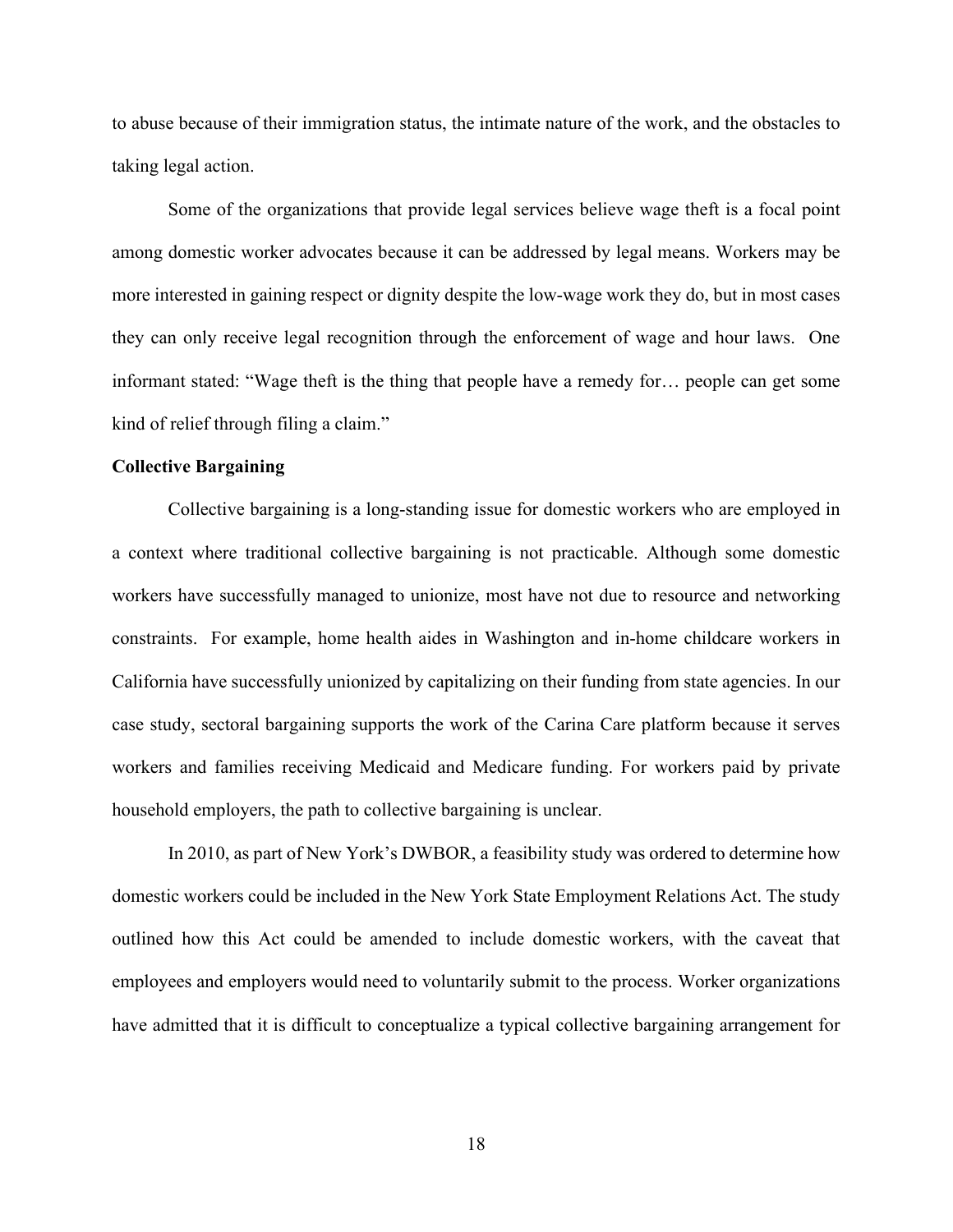domestic workers. Yet they have proposed bargaining units organized by geography and type of domestic worker.

While collective bargaining remains an unsettled issue, stakeholders involved in working on DWBOR 2.0 legislation have emphasized sectoral bargaining, which would create a wage and standards board to replace the reliance on a model of firm-level bargaining. Legislation put forward in July 2019 by Sen. Kamala Harris and Rep. Pramila Jayapal to enact a federal DWBOR included provisions for a board comprised of equal numbers of domestic worker representatives and employer representatives. The board would make recommendations on wages and standards to the Secretary of Labor who would either implement, recommend legislation, or report why the board's recommendations could not be implemented. Worker organizations representing domestic workers, especially the National Domestic Workers Alliance and its affiliates, have argued that they should have a presence on this board because they can represent the voice of more workers. In order to be effective, sectoral bargaining legislation needs to protect worker rights to organize as domestic workers currently do not have protection from retaliation if they participate in organizing activities.

Several of our interviewees spoke to the difficulty of organizing domestic workers for state campaigns. Some organizers are able to locate workers by offering other services like health and safety training or classes in English as a Second Language. However, the nature of domestic work poses several difficulties for organizers, such as the spread of single workers across different households and their relative isolation: "This is not something that we can do on our own. We have reached out to national organizations to learn more about their experiences, but we need the support of other organizations around the state … there also seems to be little information about domestic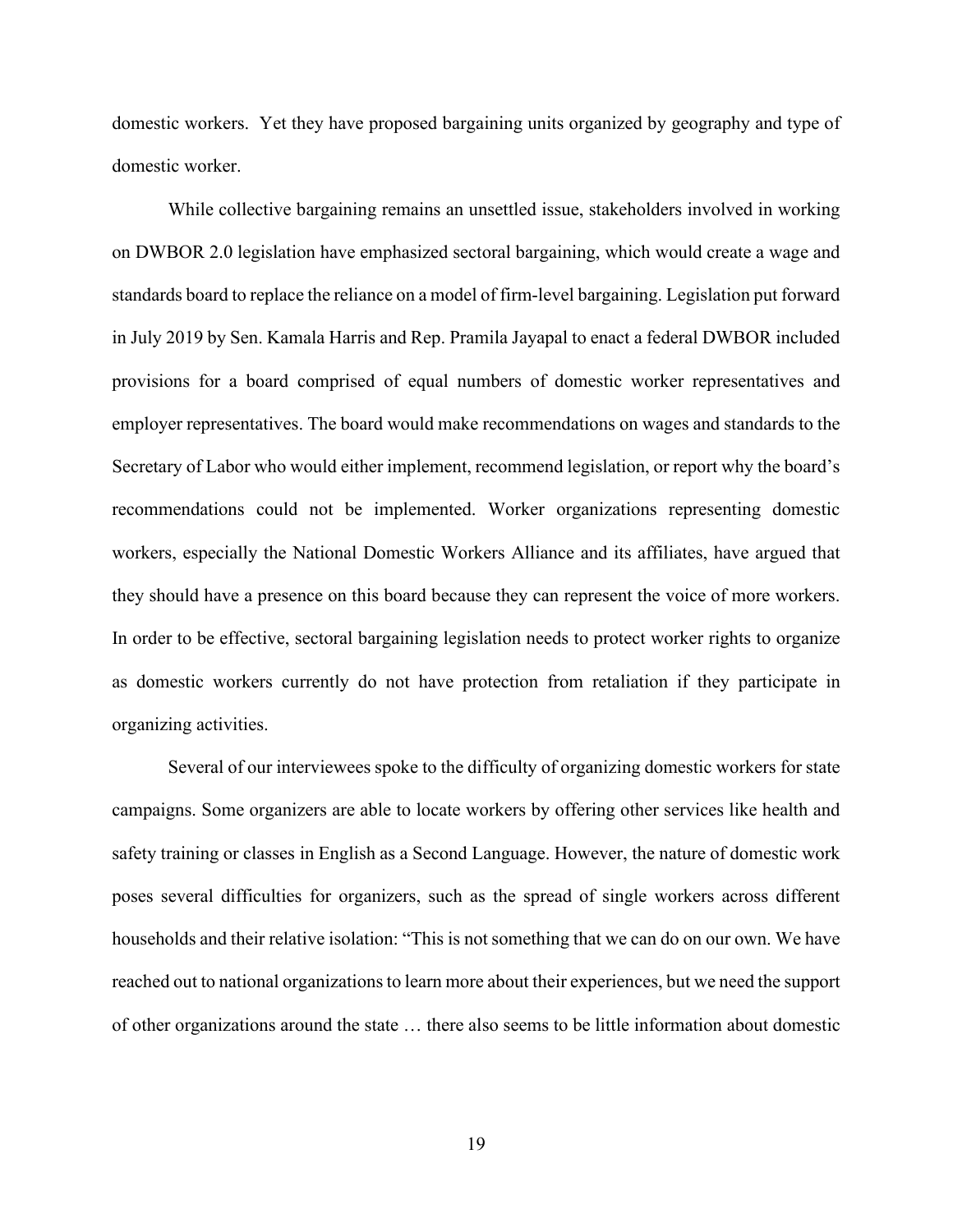workers in New Jersey ... instead of organizing one workplace or workers in one workplace, people are employed by individual households."

Collective bargaining can be a powerful remedy to the disrespect and harassment that domestic workers experience. One of our interviewees said that domestic workers in the municipality covered by their organization were regularly asked to scrub the floor on their hands and knees, a practice that workers believed to be extremely demeaning. "You have to get people to focus on their rights. The biggest issue historically, when you went to work as a Latino, they required you to get on your knees and scrub the floors, and they refuse to do the work on their knees." Our key informants consistently emphasized that the low-wage workers they represent are concerned not only with wage theft but also with formally gaining dignity and respect. Closely linked with this problem was a desire among workers to have stronger enforcement of labor laws and explicit assurances of the ways in which labor laws will be enforced. Domestic workers view labor law enforcement as a means toward commanding more respect for their work.

#### **CONCLUSION**

Data from interviews with leaders from non-profit organizations that represent domestic workers indicate that domestic workers are mobilizing in the development of new methods to improve workplace conditions and the terms of employment for domestic workers. These new methods include domestic worker bills of rights, digital platforms, wage theft recovery efforts, and sectoral bargaining strategies. Such innovations in pursuit of benefits and protections for domestic workers could also benefit other low-wage workers struggling with precarious and non-traditional work arrangements. For example, housecleaners that are represented by Up  $\&$  Go's platform exemplify the struggles of many other gig workers. Moreover, DWBOR 2.0 campaigns highlight how the current infrastructure and systems for enforcing labor standards are simply not suited to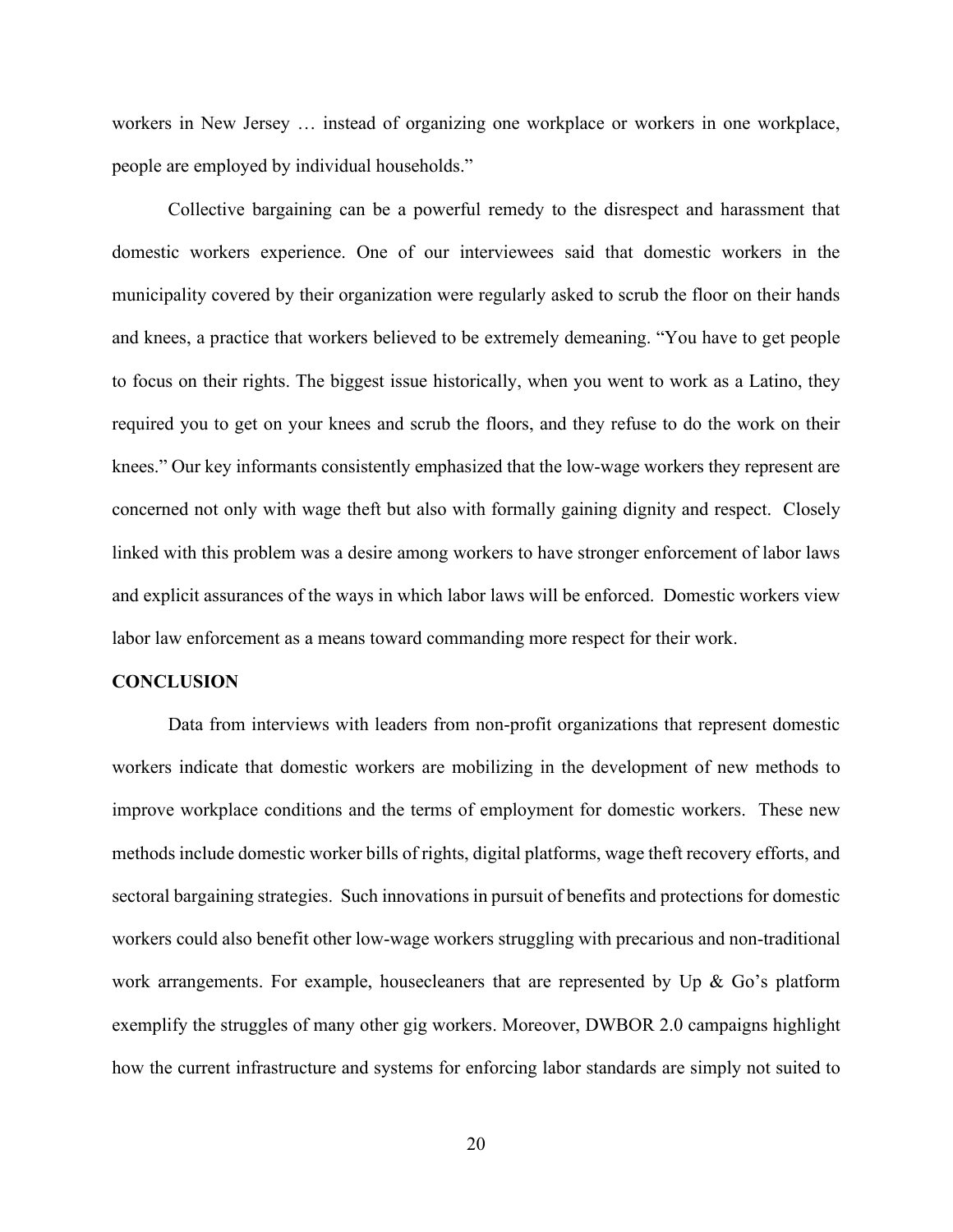the unique context of private homes and household employers. Crucial for the success of a campaign for legislation to protect domestic workers is a strong organizing capacity to help advocates and workers navigate the political climate to push new legislation and stronger enforcement.

Interviews we conducted with representatives from worker-centered platforms indicate that large traditional digital platforms that match domestic workers with household employers either ignore or further alienate the older immigrant workforce. In the discourse on digital-platform work, there are concerns that big platforms promote themselves as working toward the social good through the sharing economy, while at the same time they erode worker protections (Scholz and Schneider 2017). In contrast, worker-centered platforms that are buttressed by strong non-profit groups can work with state and local governments to develop feasible alternatives. These platforms can meet the needs of worker organizations, governments, and community organizations while leveraging existing systems. Some warn that, while the platforms developed by worker-centered platforms such as Carina and Up & Go might seem like a universal solution for marginalized workers, interventions need to be carefully rooted in local communities and specific contexts (van Doorn 2017). Our research suggests that these worker-centered platforms have succeeded in promoting well-being because they promote compliance with labor standards, they partner with government agencies and community organizations for funding and key services, and they are true to the values of the unions and coops that developed them.

These innovations in the ways that domestic worker organizations and the individuals they represent have acted collectively to improve the terms of employment are needed now more than ever. The U.S. has over 2 million domestic workers, many of whom have experienced acute labor market setbacks and income insecurity during the COVID-19 pandemic. Since the start of the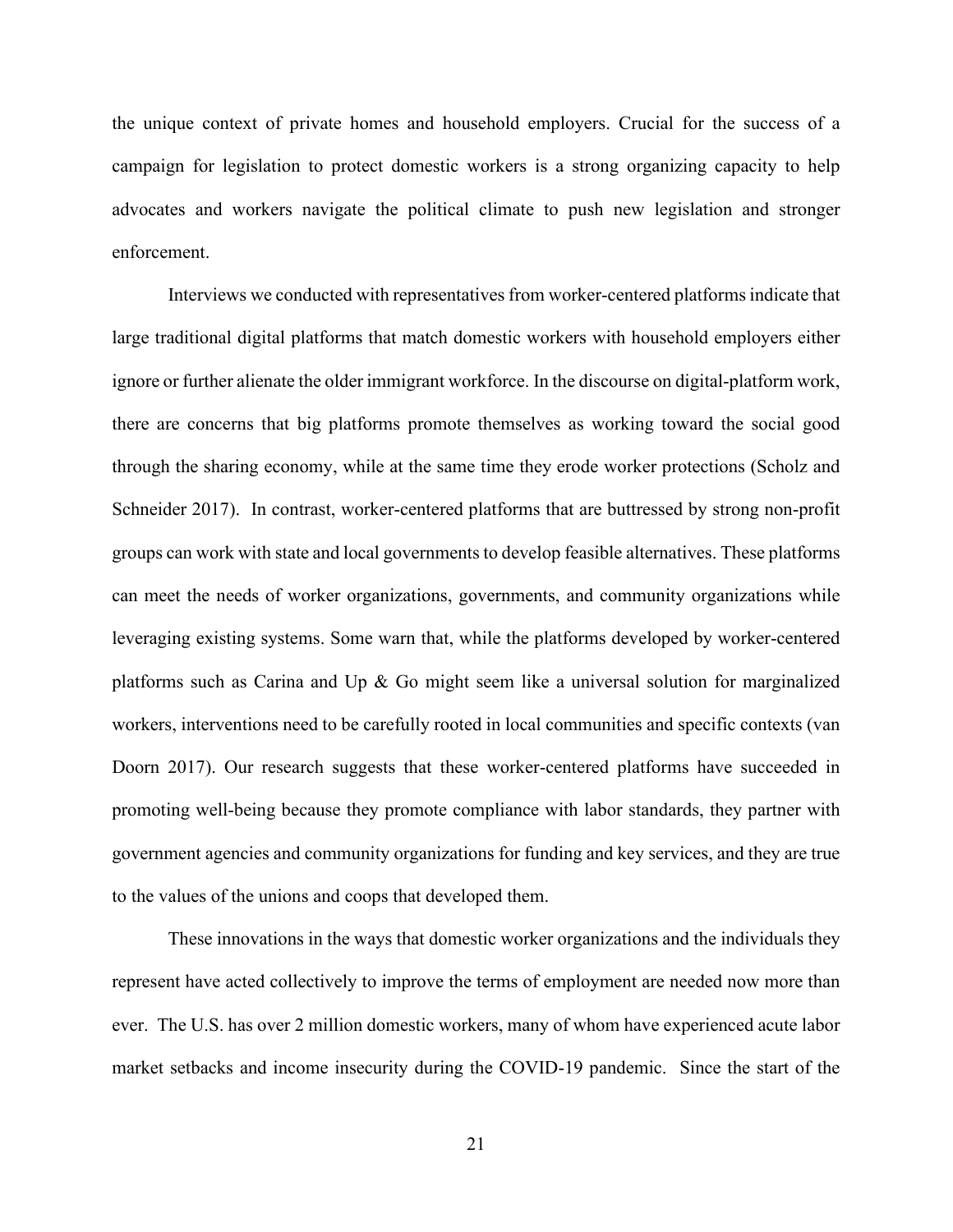pandemic, domestic worker organizations have reported growing concerns about violations of workers' rights. The risks and violations are particularly severe in the case of international migrant domestic workers because their rights are further circumscribed by immigration law and practice (Kabeer *et al.* 2021). During the lockdowns, migrant domestic workers have often been caught between different degrees of lockdown in the U.S. and their home countries, leaving many without jobs and in legal limbo. They have not been able to access unemployment benefits, were unable to qualify for emergency response measures (such as healthcare or cash), nor could they look for alternative employment or return home due to travel restrictions. Not only has the pandemic exposed deep chasms in the U.S. by gender, race, and class, it has also exposed the urgent need for intensified collective action to protect the economic security and well-being of the domestic workers who clean, cook, and care for families across the country.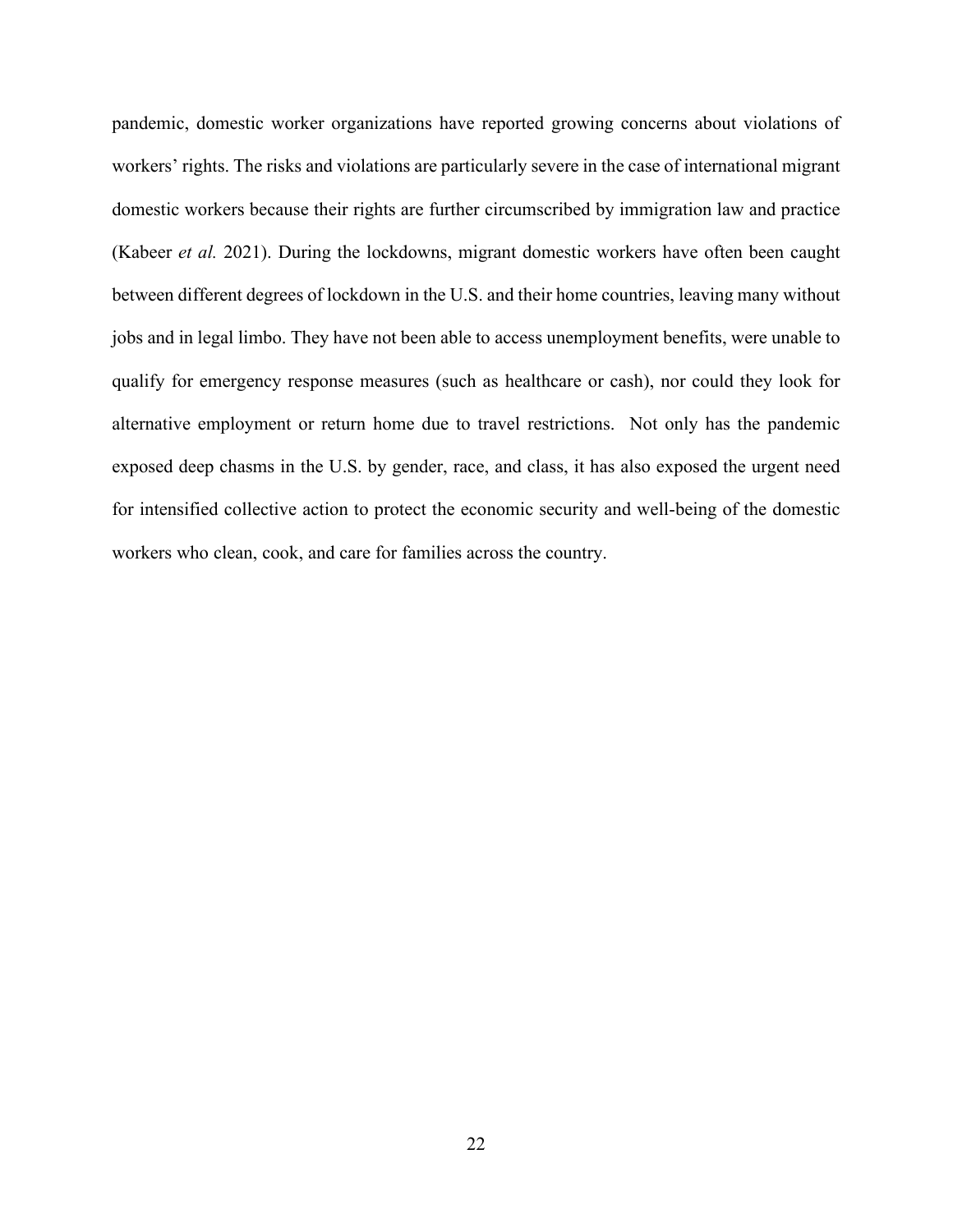### **ENDNOTES**

1. Au pairs are an additional live-in category under the J-1 Exchange Visitor Visa Program. The program is intended as a cultural exchange, but emerging research has shown that the host families treat au pairs like workers. For more see https://cdmigrante.org/shortchanged/.

2. Figure 1 is constructed with microdata from the Current Population Survey Merged Outgoing Rotation Group (Flood *et al.* 2018). This subsample of the CPS is restricted to adults who are engaged in paid employment and were interviewed in the fourth and eighth month of the CPS survey rotation. Our employment sample retains all workers ages 18 and above, and we compare individuals who are employed in private households (labeled "Domestic Workers") with all other workers who are employed outside of households (labeled "Non-Domestic Workers").

3. Domestic workers are divided into five categories using the definitions in Shierholz (2013): housecleaners, nannies, home-based daycare providers, non-agency-based home health aides, and agency-based home health aides. Our estimates are likely to underestimate the true number of domestic workers given the inherent difficulties in the CPS in surveying domestic workers, especially undocumented immigrants.

4. The interviews were approved by the Rutgers University Institutional Review Board and included the provision that interview subjects would remain anonymous (Protocol # 2018001923).

5. The wage sample is the same as the sample described in note 2 but further restricted to all employed individuals with positive reported hourly wages or weekly earnings. Home-based daycare providers are excluded from the wage sample because they are self-employed and do not report hourly wages or weekly earnings. Similar to the precedent set by Shierholz (2013), we construct an hourly wage measure by taking weekly earnings, which includes overtime and tips, and dividing it by usual hours worked per week. If this measure is less than a respondent's reported hourly wage, then we use their reported hourly wage.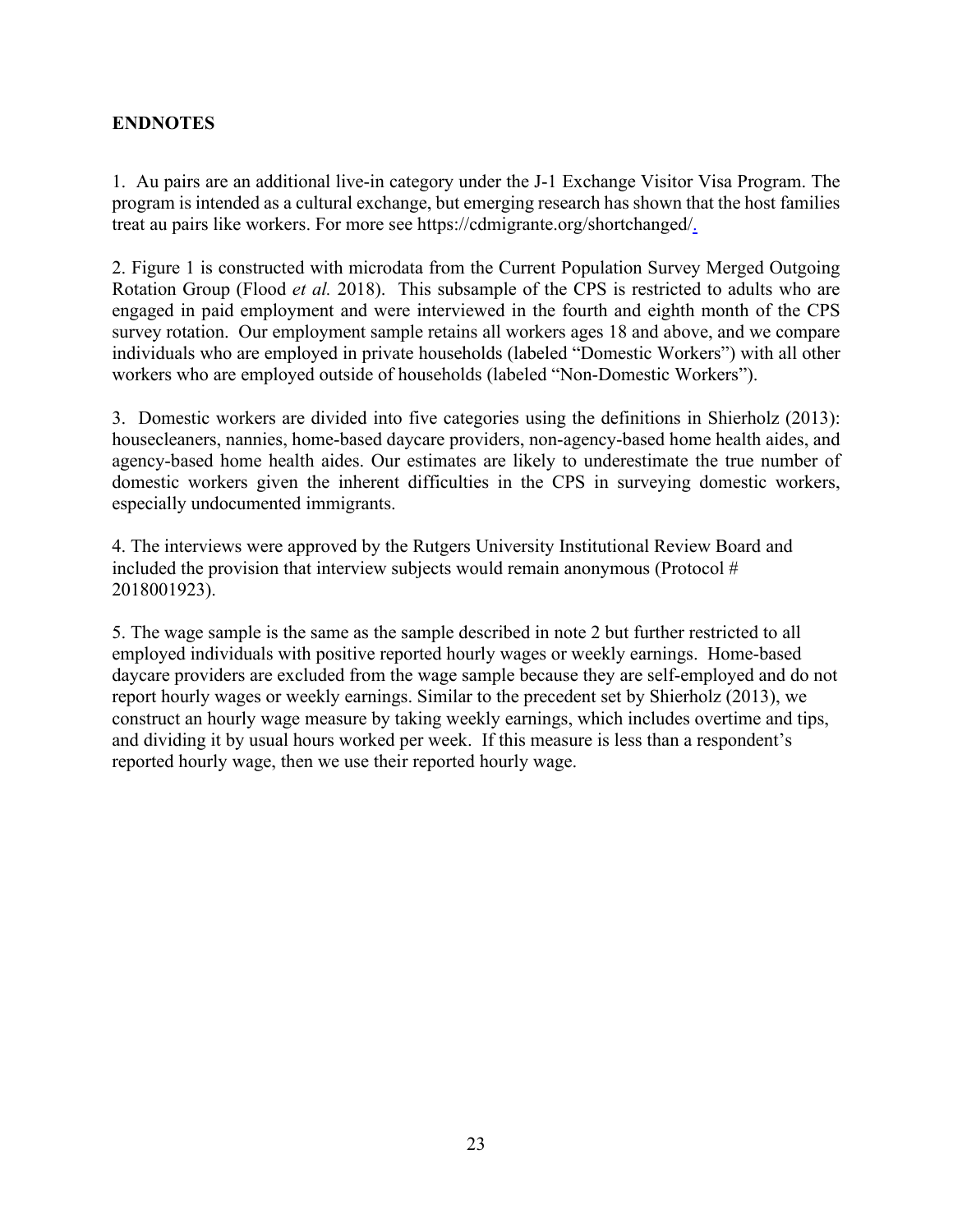### **REFERENCES**

Barzilay, Arianne, and Anat Ben-David. 2016. "Platform Inequality: Gender in the Gig-Economy." *Seton Hall Law Review*, Vol. 47, pp. 393-431.

Bernhardt, Annette, James DeFilippis, and Siobhan McGrath. 2007. "Unregulated Work in the Global City." Brennan Center for Justice at New York University of Law. https://www.brennancenter.org/our-work/research-reports/unregulated-work-global-city

Bernhardt, Annette, Michael Spiller, and Diana Polson. 2013. "All Work and No Pay: Violations of Employment and Labor laws in Chicago, Los Angeles and New York City." *Social Forces,* Vol. 91, no. 3, pp. 725-746.

Boris, Eileen, and Premilla Nadasen. 2008. "Domestic Workers Organize!" *WorkingUSA: The Journal of Labor and Society*, Vol. 11, no. 4, pp. 413-437.

Burnham, Linda, and Nik Theodore. 2012. *Home Economics: The Invisible and Unregulated World of a Domestic Worker*. New York: National Domestic Workers Alliance.

Calo, Ryan, and Alex Rosenblat. 2017. "The Taking Economy: Uber, Information, and Power." *Columbia Law Review*, Vol. 117, no. 6, pp. 1623-1690.

Fine, Janice Ruth. 2006. *Worker Centers: Organizing Communities at the Edge of the Dream.* Ithaca, NY: Cornell University Press.

Fine, Janice Ruth. 2015. "Co-Production: Bringing Together the Unique Capabilities of Government and Society for Stronger Labor Standards Enforcement," Report. New York, NY: LIFT Fund.

Flood, Sarah, Miriam King, Renae Rodgers, Steven Ruggles, and Robert Warren. 2018. Integrated Public Use Microdata Series, Current Population Survey: Version 6.0 [dataset]. Minneapolis, MN: IPUMS.

Forde, Chris, Mark Stuart, Simon Joyce, Liz Oliver, Danat Valizade, Gabriella Alberti, … and Calum Carson. 2017. *The Social Protection of Workers in the Platform Economy*. Brussels: Policy Department A of the European Parliament.

Hondagneu-Sotelo, Pierrette. 2007. *Doméstica: Immigrant Workers Cleaning and Caring in the Shadows of Affluence*, 2nd edition. Berkeley, CA: University of California Press.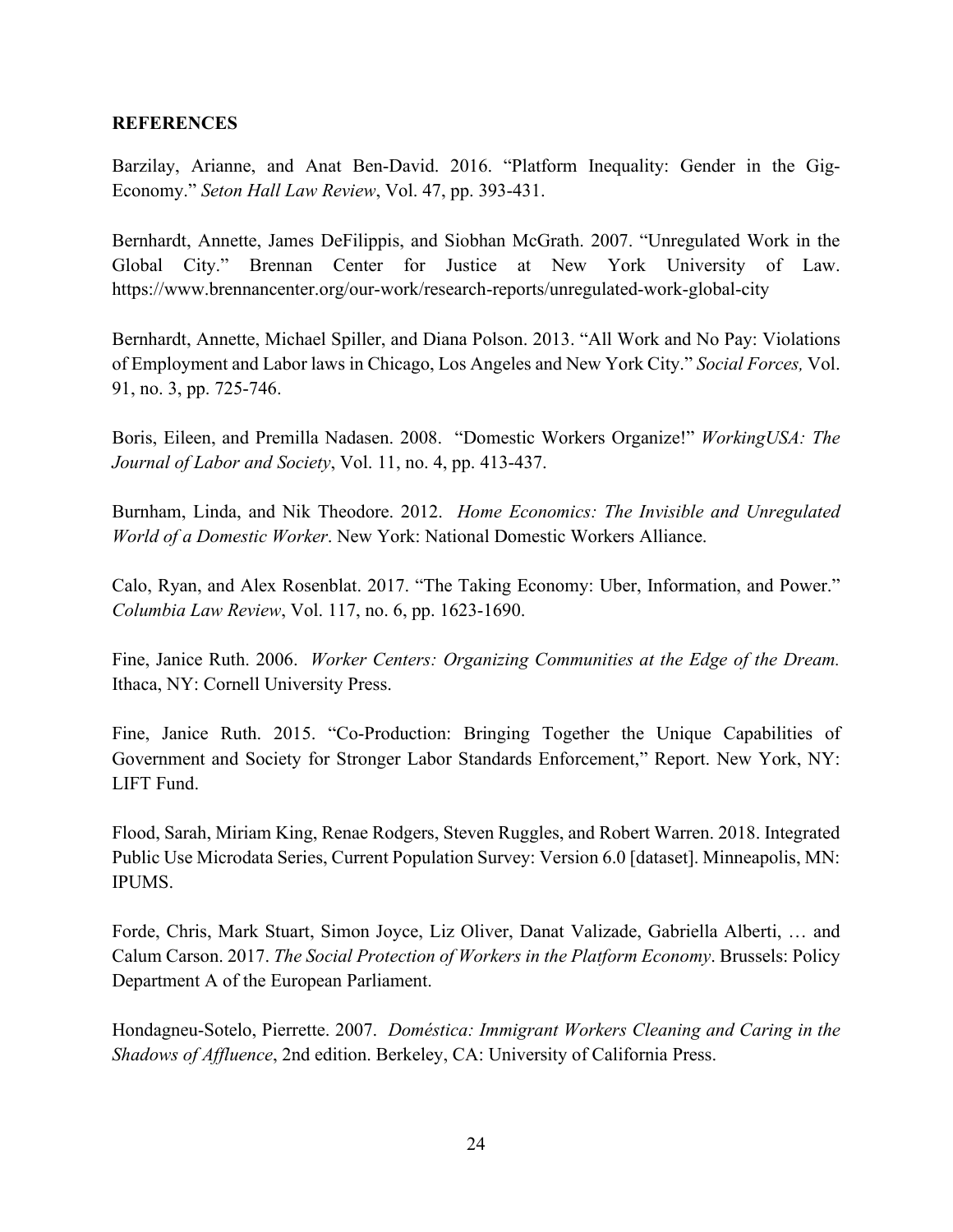Kabeer, Naila, Shahra Razavi, and Yana Rodgers. 2021. "Feminist Economic Perspectives on the COVID-19 Pandemic." *Feminist Economics* Vol 27, no. 1, forthcoming.

Milkman, Ruth, and Ed Ott (eds.). 2014. *New Labor in New York: Precarious Workers and the Future of the Labor Movement*. Ithaca, NY: Cornell University Press.

Rodríguez, Encarnación Gutiérrez. 2007. "The 'Hidden Side' of the New Economy: On Transnational Migration, Domestic Work, and Unprecedented Intimacy." *Frontiers: A Journal of Women Studies,* Vol. 28, no. 3, pp. 60–83.

Rosenblat, Alex, Karen Levy, Solon Barocas, and Tim Hwang. 2017. "Discriminating Tastes: Uber's Customer Ratings as Vehicles for Workplace Discrimination." *Policy & Internet,* Vol. 9, no. 3, pp. 256-279.

Schoenbaum, Naomi. 2016. "Gender and the Sharing Economy." *Fordham Urban Law Journal*, Vol. 43, pp. 1023–1070.

Scholz, Trevor and Nathan Schneider. 2017. *Ours to Hack and to Own: The Rise of Platform Cooperativism, A New Vision for the Future of Work and a Fairer Internet*. New York: OR Books.

Shierholz, Heidi. 2013. *Low Wages and Scant Benefits Leave Many In-Home Workers Unable to Make Ends Meet*. Washington, DC: Economic Policy Institute.

Solis, Steve. 2018. "Lakewood Cleaners Still Scrub on Their Knees, Forgo Lunch Breaks, Survey Says." *Asbury Park Press,* May 19.

Sundararajan, Arun. 2016. *The Sharing Economy: The End of Employment and the Rise of Crowd-Based Capitalism*. Cambridge, MA: MIT Press.

Ticona, Julia, and Alexandra Mateescu. 2018. "Trusted Strangers: Carework Platforms' Cultural Entrepreneurship in the On-Demand Economy." *New Media & Society*, Vol. 20, no. 11, pp. 4384- 4404.

U.S. Department of Labor, Wage and Hour Division. 2018. *Home Care: Domestic Service Final Rule Frequently Asked Questions*. Washington, DC: U.S. Department of Labor.

van Doorn, Niels. 2017. "Platform Labor: On the Gendered and Racialized Exploitation of Low-Income Service Work in the 'On-Demand' Economy." *Information, Communication & Society,* Vol. 20, no. 6, pp. 898–914.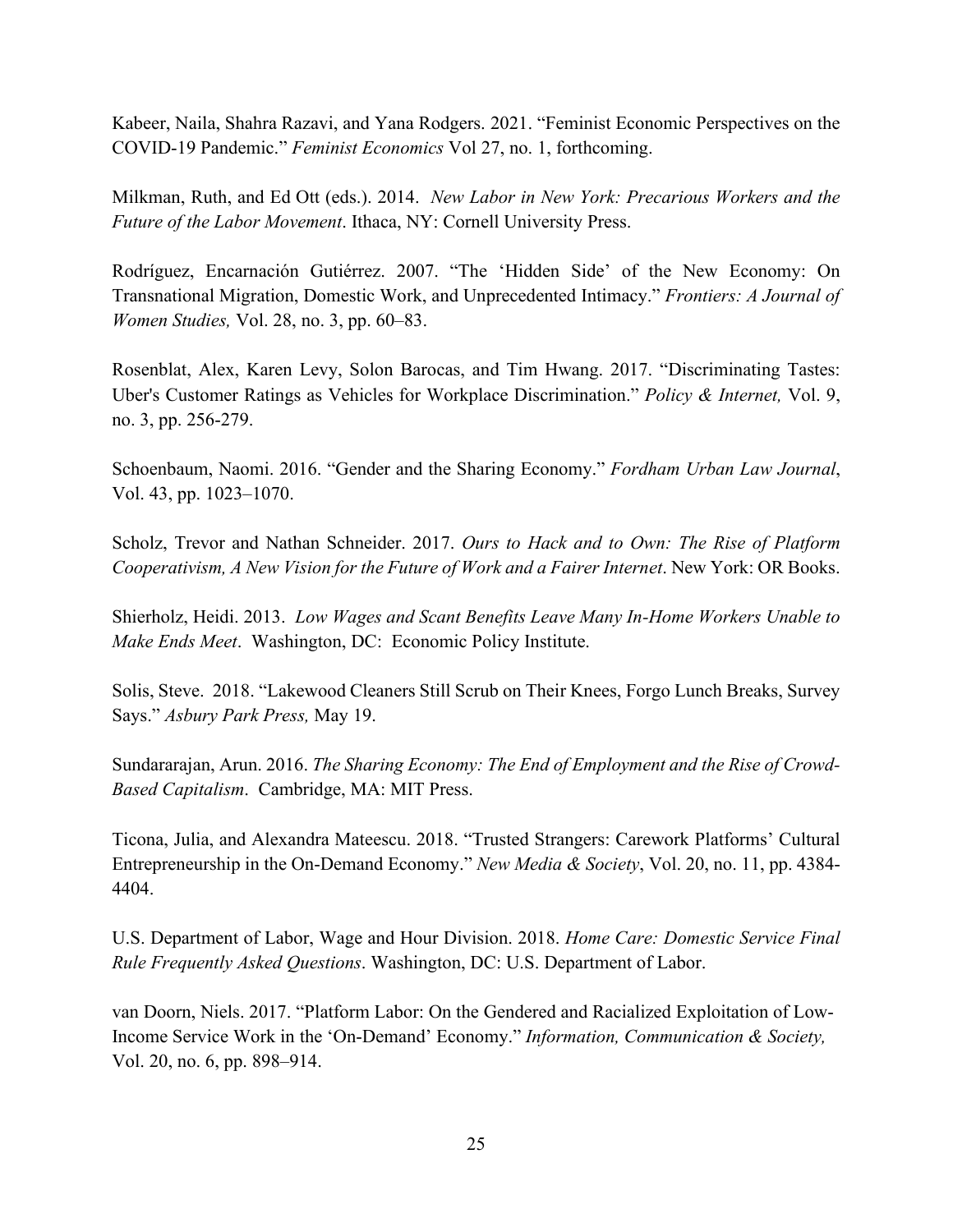Weil, D. 2014. *The Fissured Workplace: Why Work Became So Bad for So Many and What Can Be Done to Improve It*. Cambridge, MA: Harvard University Press.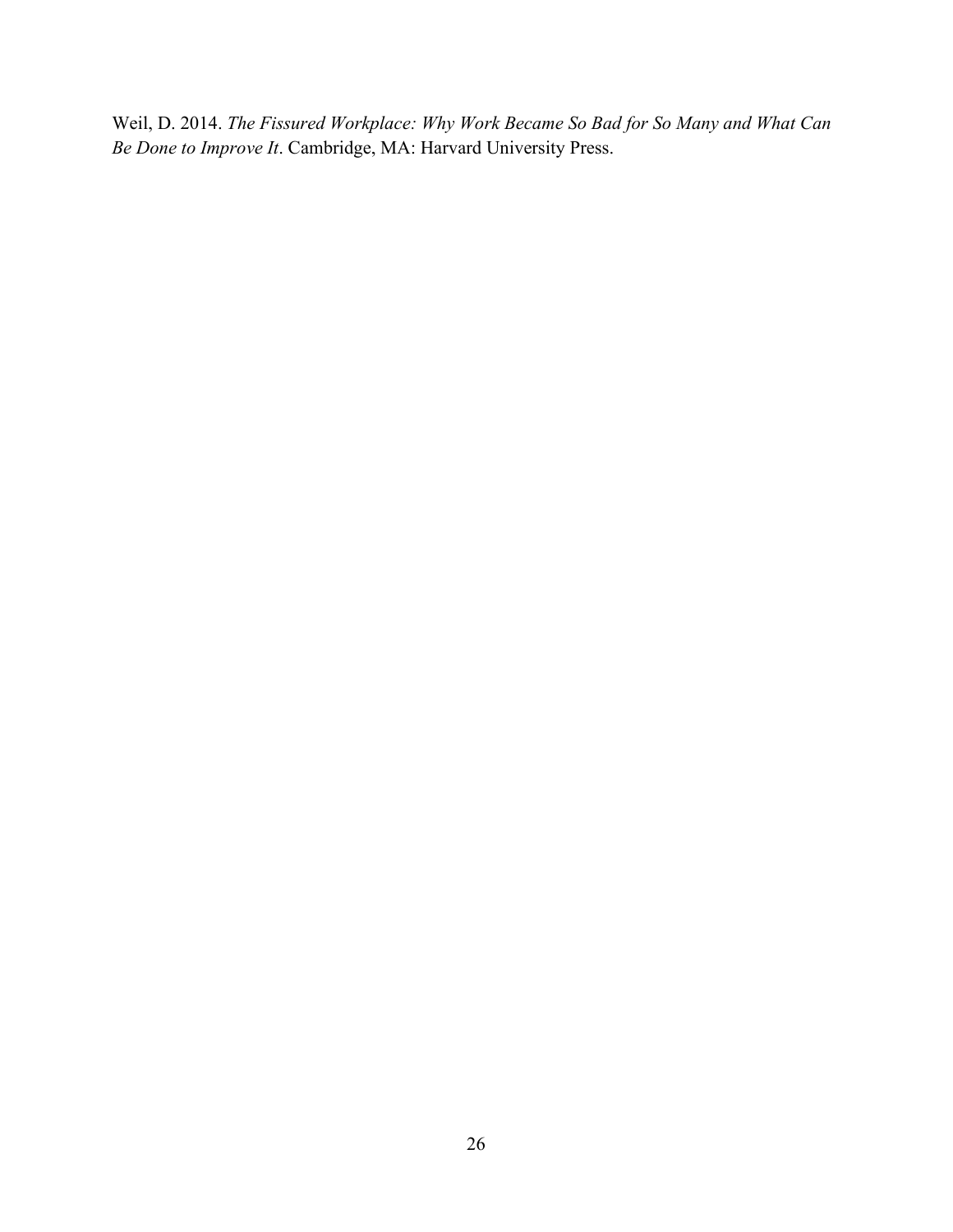FIGURE 1 Number of Domestic Workers in the U.S. by Category, 2003-2019



Source: Constructed using Current Population Survey Outgoing Rotation Group microdata for 2003-2019.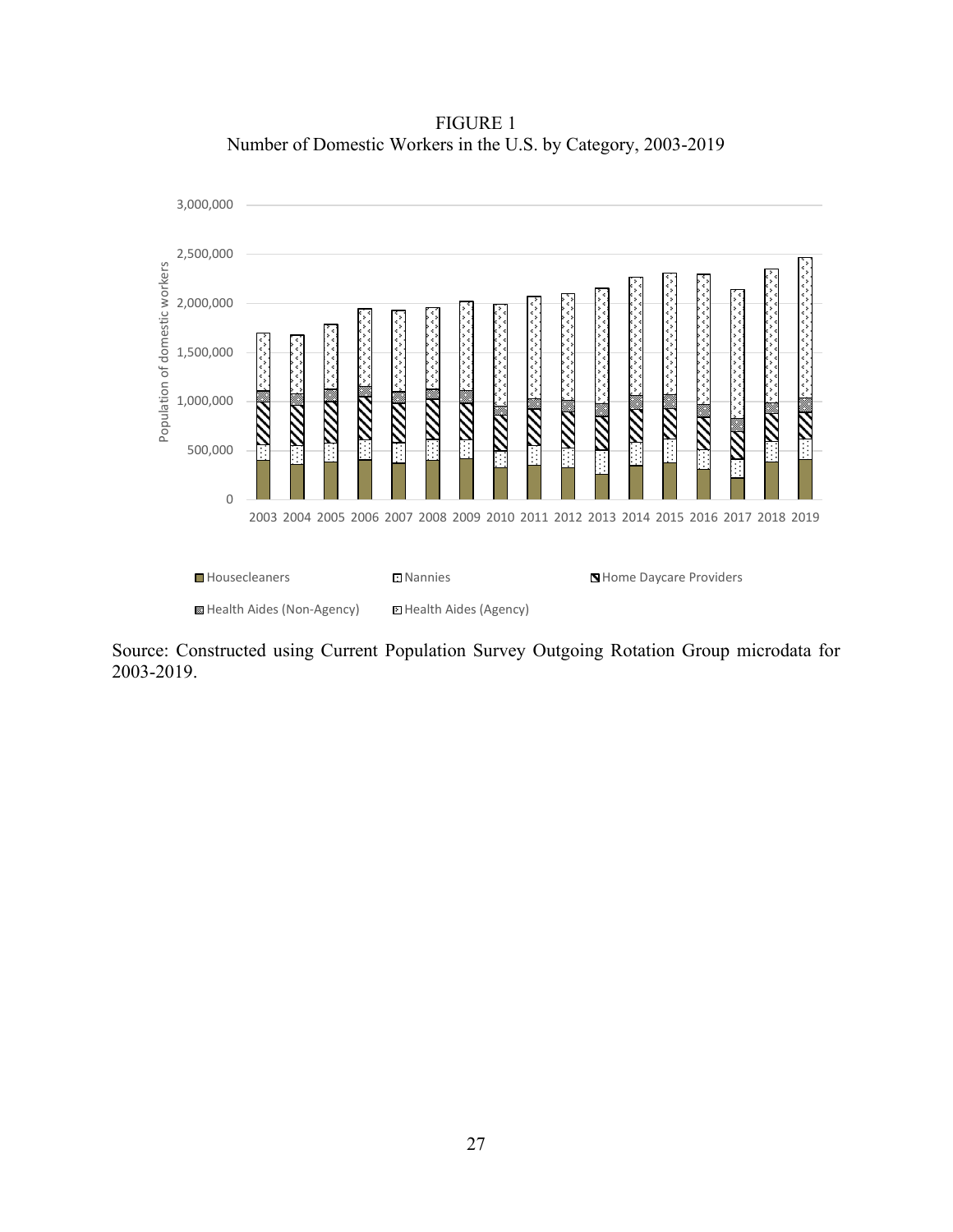## FIGURE 2





Source: Constructed from data for a sample of 2,086 workers in Burnham and Theodore (2012).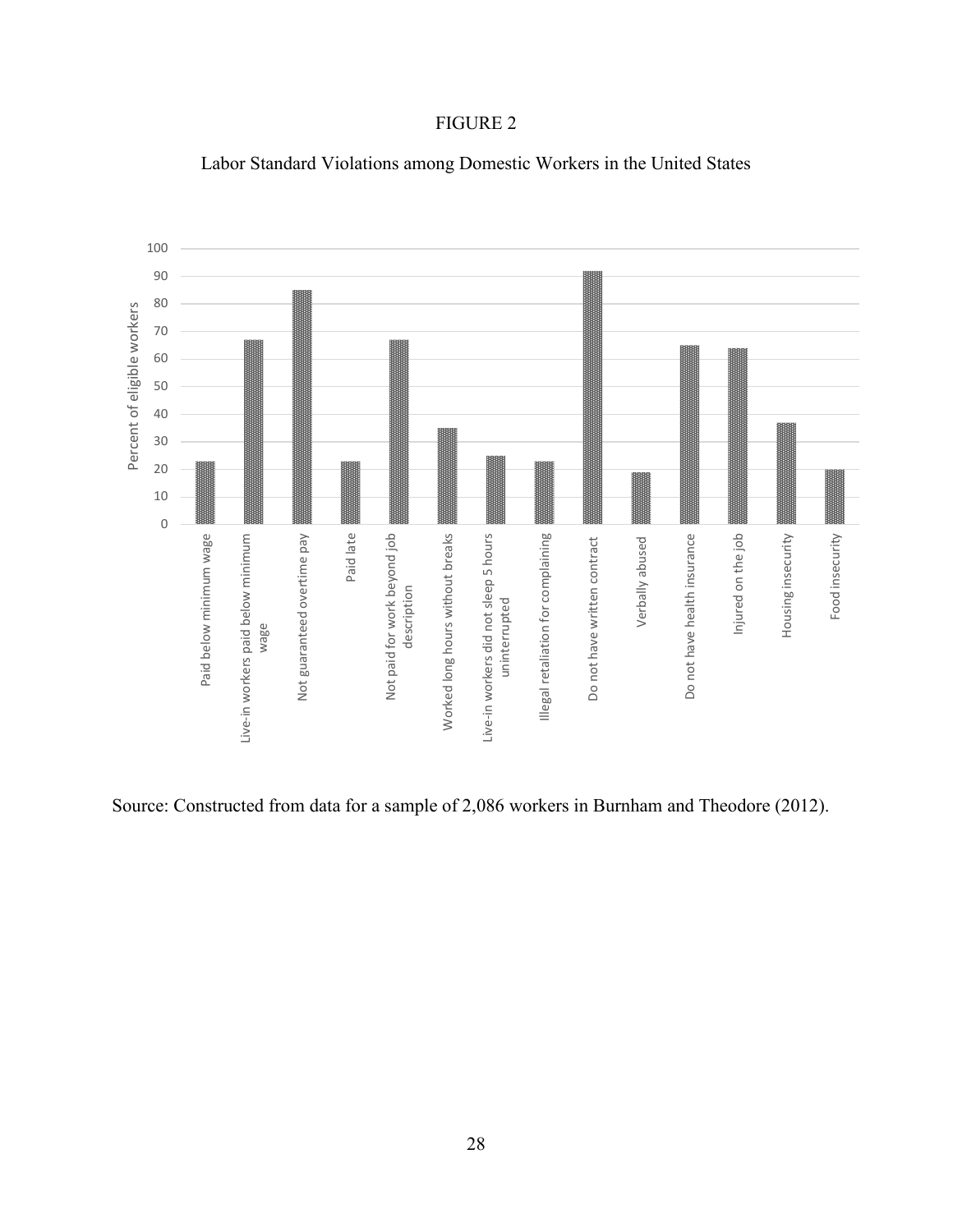

FIGURE 3 Median Hourly Wages, 2003-05 through 2017-19

Note: Each data point represents the median hourly wage of 3 years of pooled microdata from the CPS (so 2005 is constructed with 2003-05 data, 2006 is constructed with 2004-06 data, and so on). Wage data unavailable for home daycare providers.